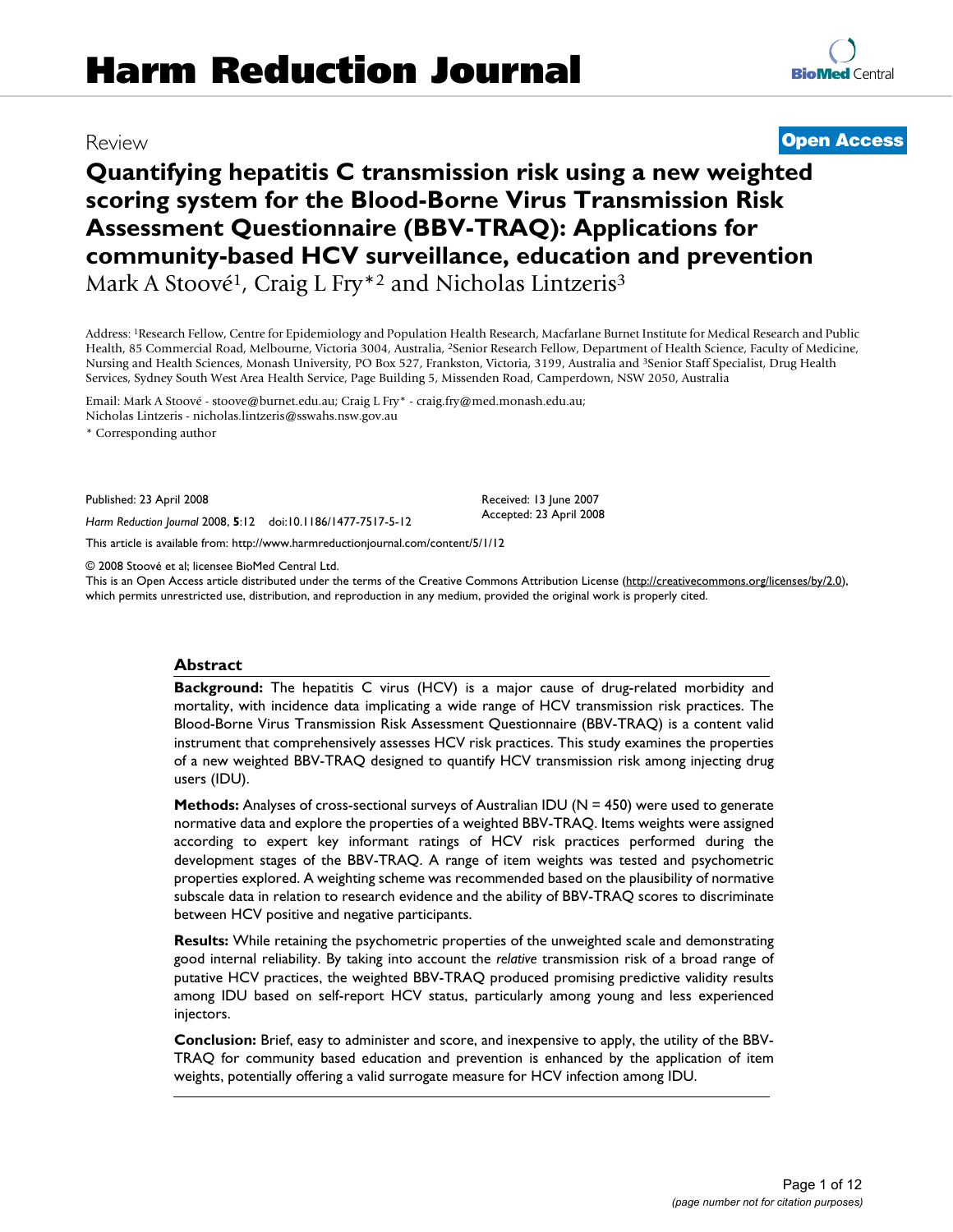# **Background**

As a leading notifiable disease and a major cause of drug related morbidity and mortality, it is well recognised that the hepatitis C virus (HCV) poses a significant public health challenge. In addition to quality of life impairment at all disease stages [1,2], most individuals exposed to HCV become chronically infected (and infectious), with 10–20% developing cirrhosis or hepatocellular carcinoma  $|3|$ .

In many countries the majority of HCV prevalence cases are comprised of current or former injecting drug users (IDU; [4-6]). Incidence data implicates a wider range of HCV transmission risk practices (e.g., environmental contamination) and injecting paraphernalia (e.g., spoon, filter, water, swab) other than the sharing of used syringes [7,8].

Such findings, in the context of continuing high prevalence of injecting risk behaviour [6,9-11] and HCV infection [12-14], suggest that controlling the spread of HCV is dependent on preventing transmission within the IDU population [8]. Although social and structural determinants of drug use and 'risk' are important to this end [15], HCV transmission is unlikely to be reduced without significant changes in the specific behaviours believed responsible for the spread of the virus [16]. Reductions in the prevalence of risk behaviours is therefore a necessary component of prevention responses and require an expansion of existing strategies through improved education and support for IDU [17].

One of the challenges in HCV surveillance and prevention rests with evaluating the efficacy of the broad range of interventions designed to reduce the prevalence of highrisk practices and, ultimately, rates of HCV seroconversion. To monitor HCV incidence, evaluate intervention efficacy or clarify the significance of putative/theoretical risk practices, longitudinal cohort studies represent a gold standard of evidence. These studies, however, are expensive to conduct and difficult to complete successfully in community-based samples (and therefore less likely to be funded in some jurisdictions) because high HCV prevalence and incidence rates in IDU necessitate the serial testing of very large numbers of participants. The capacity of current surveillance mechanisms are therefore impeded in terms of their capacity to evaluate prevention initiatives and identify HCV transmission risk practices that contribute most to new infections. This not only poses a significant barrier at the level of nationwide population prevention programs, but also for the multitude of local community and agency specific HCV prevention programs.

An alternative approach to sero-incident studies that is arguably better suited to local community level HCV prevention and evaluation is to assess participation in highrisk practices for HCV transmission. Until recently, this has been complicated by the lack of a standardised instrument capable of reliably measuring participation in a sufficiently broad range of injecting and other putative risk practices associated with HCV transmission. Although some injecting risk measures [18,19] demonstrate acceptable reliability and validity [20,21], they have poor content validity for HCV monitoring purposes due to insufficient coverage of the full range of HCV risk practices.

The predominant mode of HCV transmission is via risky injecting drug use practices [12,22]. Evidence also implicates tattoos playing a role in the spread of HCV, particularly those performed by non-professionals and/or in prison settings [23-26]. Sexual transmission of HCV is highly debated [27,28]. Although some methodologically suspect studies have suggested an 'appreciable' risk of sexually transmitted HCV [29], recent prospective cohort studies with considerable person-years of follow-up have concluded the risk to be extremely low and perhaps nonexistent [30,31]. The risk of horizontal household transmission of HCV is also suggested to be similarly low [32,33].

The *Blood-Borne Virus Transmission Risk Assessment Questionnaire (BBV-TRAQ)* is a standardised content and construct valid instrument offering comprehensive assessment of injecting, sex and skin penetration risk practices for HCV, HBV, and HIV [34,35] and has been translated by the World Health Organisation into eight languages [36]. Although the comprehensive nature of the risk practices canvassed in the BBV-TRAQ is an advantage, each of these practices ultimately contribute equally to BBV-TRAQ scores, despite evidence suggesting they carry markedly different relative risks of transmitting a bloodborne virus (BBV).

This limitation makes it difficult for the current format BBV-TRAQ to offer a genuine and practical indication of the risk of contracting a BBV. This paper reports on the application of a weighting scheme for BBV-TRAQ items to take account of the relative risks associated with different risk practices. The analyses undertaken in this paper focus on HCV by providing initial normative data of HCV transmission risk among a sample of IDU, and explores the properties of the weighted scale to approximate overall HCV transmission risk in this group. IDU constitute the main HCV sero-prevalent and sero-incident risk group in many countries and constitute the population from which the BBV-TRAQ was originally developed. Thus this popu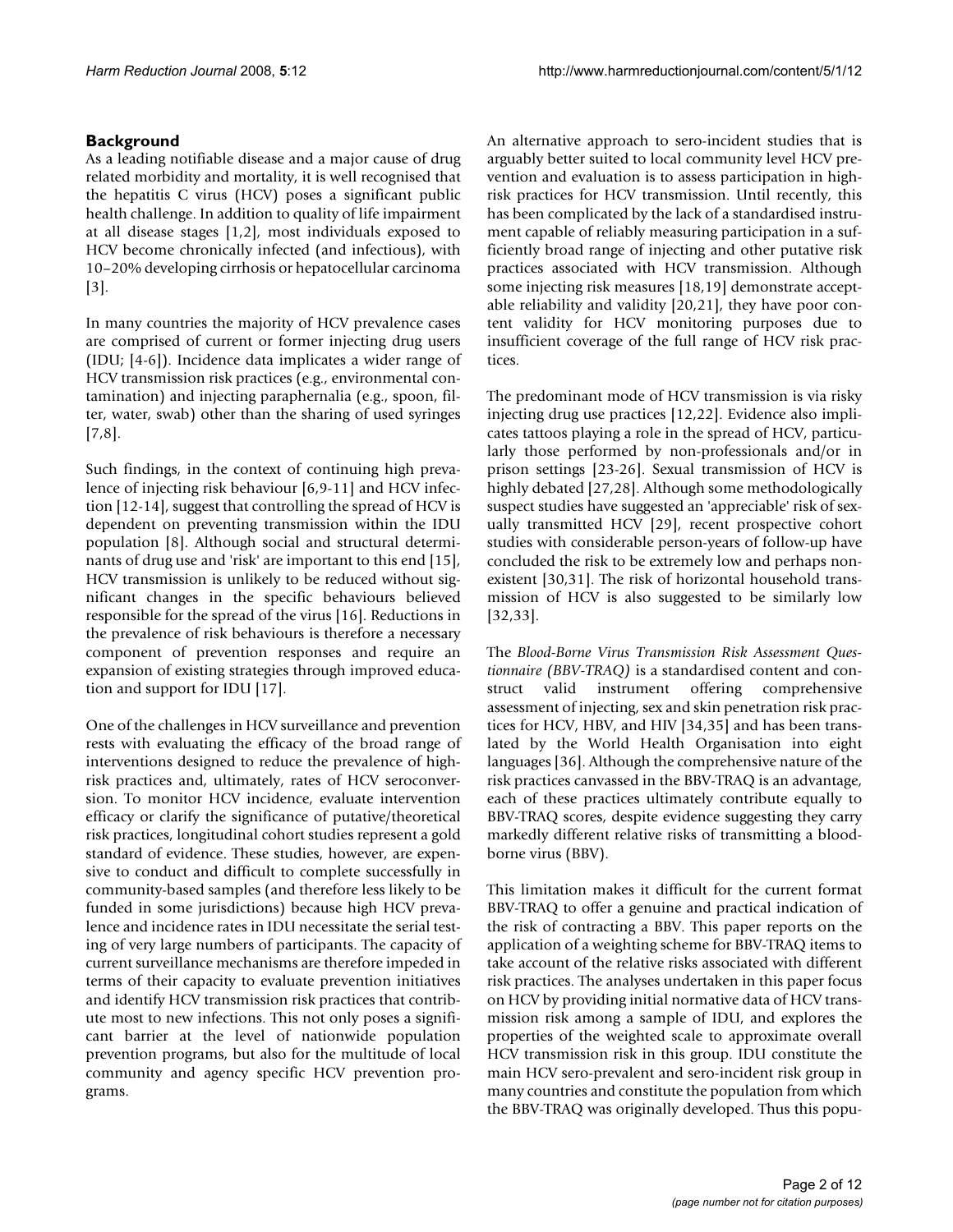lation was a logical choice from which to begin the iterative process of scale refinement described in this paper.

# **Methods**

# *Design*

Cross-sectional survey data of IDU was used to examine the properties of the weighted BBV-TRAQ. This data was collected between September 1999 and March 2000 as part of the Australian Blood-Borne Virus Risk and Injecting Drug Use Study (ABRIDUS; [37]). The aim of ABRIDUS was to measure the extent of specific HCV risk practices among IDU and explore the contextual determinants of these practices. The survey contained three sections: demographic information including history of drug use and self-report HIV, HCV, and HBV status; the BBV-TRAQ; and a semi-structured component investigating participants' usual injecting context in relation to injecting risk practices. The BBV-TRAQ was self-completed by participants in the presence of a research assistant, with other survey sections administered by research assistants. Ethics approval for ABRIDUS was granted by Curtin University Ethics Committee, University of NSW Ethics Committee and the Victorian Department of Human Services Ethics Committee. Full details of the methods used in ABRIDUS are described elsewhere [37].

# *Participants and sampling*

Participants were recruited in Melbourne (n = 150), Sydney ( $n = 150$ ), and Perth ( $n = 150$ ) and selected on the basis of having injected drugs at least monthly for the past six months. A targeted sampling strategy was used, whereby sample stratification was used to ensure that adequate numbers of females, IDU aged less than 25 years, and drug treatment naive participants were recruited (at least one third of each). Participants were recruited through Needle and Syringe Programs, drug and alcohol services, youth services, drug user groups, and snowball methods in each capital city.

# *Weighting of BBV-TRAQ items*

Item weights were assigned according to expert key informant ratings of HCV risk practices performed during the development stages of the BBV-TRAQ to help establish the construct validity of the scale [34]. Key informants were asked to rate items according to their relative risk of transmitting HCV on a scale between 0 (no risk) and 10 (highest risk). Median item ratings were then categorised into five groups used to assign item weights according to relative HCV transmission risk (see Table 1).

There are evident challenges in attempting to apply empirical weights to scale items when there is a paucity of empirical data describing the relative risk associated with the specific practices described in those items. For example, what is the increased risk associated with, for example, sharing a needle and syringe over sharing other injecting equipment? To embark on a process of instrument refinement, an essential but habitually neglected process of improving a scale's representation of a construct [38], we examined the application of three weighting schemes applied to items within each of the five risk categories shown in Table 1. Log one (weights ranging from one to five for each risk category respectively); log two (weights of one, two, four, eight and 16 for each risk category respectively); and log five (weights of one, five, 25, 125 and 625 for each risk category respectively).

# *Analysis*

Detailed descriptions of the original BBV-TRAQ scoring system are reported elsewhere [34,39]. Only participants that answered all BBV-TRAQ questions were included. In this study, weights were applied to scores for each BBV-TRAQ item and then summed according to the factor structure derived from the original BBV-TRAQ development. Final weighted scores were obtained for injecting, other skin penetration, and sex subscales, and for the total scale [35]. Univariate descriptive statistics were generated for unweighted and weighted subscale and total scores.

Internal reliability was calculated for subscale and total scores using standardised item alpha. This internal consistency coefficient is preferred when individual items have different variances, with Cronbach's alpha being adversely affected by heterogeneity of item variances [40], and is appropriate here as individual items within subscales are weighted differently (thus producing marked differences in item variances). One-way ANOVA assessed differences in BBV-TRAQ scores according to the selfreported HCV status of IDUs ("HCV positive", "negative", "never tested", "don't know"). In an attempt to limit temporal biases of recent engagement in risk behaviours with HCV status, this between groups analysis was repeated across study sub-samples (i.e., time since first injected and age) to examine the stability of results among more recent initiates or less experienced injectors. Between groups analyses were also conducted on unweighted and weighted scores to explore the sensitivity of results to different weighting structures. Data were analysed using the SPSS Statistical Software Package Release 11.5.0.

# **Results**

# *Sample profile*

Of the 450 IDU surveyed in ABRIDUS, 419 (93%) completed all BBV-TRAQ items Melbourne (n = 142), Sydney  $(n = 133)$ , and Perth  $(n = 144)$ . Demographic and drug use characteristics of these participants are presented in Table 2. The sample was predominantly male and unemployed, most were heroin injectors, injected daily or more often, and had first injected drugs more than three years earlier. Nearly half (45%) the sample reported previously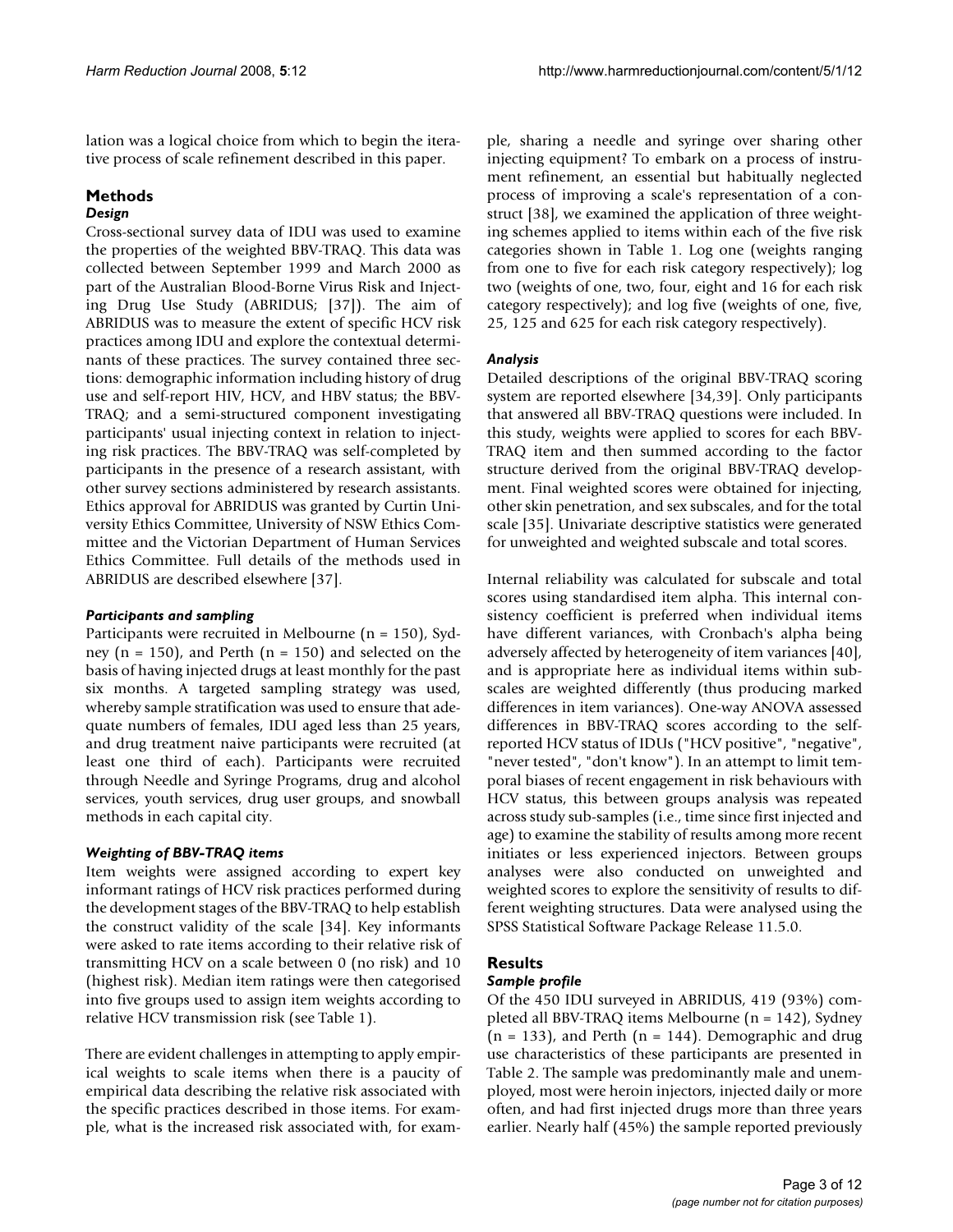#### **Table 1: BBV-TRAQ item categorisations and median key informant ratings**

| Item Description                                                                                                                                                                                                                         | Median Rating                                                                                                                                                                                                                                                                                                                                                                                                                                                                                                                                                                                                                                                                                                                                                                                                                                                                                                                                                                                                                                                                                                                                                                                                                                                                                                                                                             |  |  |  |  |  |  |
|------------------------------------------------------------------------------------------------------------------------------------------------------------------------------------------------------------------------------------------|---------------------------------------------------------------------------------------------------------------------------------------------------------------------------------------------------------------------------------------------------------------------------------------------------------------------------------------------------------------------------------------------------------------------------------------------------------------------------------------------------------------------------------------------------------------------------------------------------------------------------------------------------------------------------------------------------------------------------------------------------------------------------------------------------------------------------------------------------------------------------------------------------------------------------------------------------------------------------------------------------------------------------------------------------------------------------------------------------------------------------------------------------------------------------------------------------------------------------------------------------------------------------------------------------------------------------------------------------------------------------|--|--|--|--|--|--|
| Category 5 (highest risk; median KE ratings 9-10)                                                                                                                                                                                        |                                                                                                                                                                                                                                                                                                                                                                                                                                                                                                                                                                                                                                                                                                                                                                                                                                                                                                                                                                                                                                                                                                                                                                                                                                                                                                                                                                           |  |  |  |  |  |  |
| In the last month, how many times have you injected a drug which has been filtered through another persons filter                                                                                                                        | 9                                                                                                                                                                                                                                                                                                                                                                                                                                                                                                                                                                                                                                                                                                                                                                                                                                                                                                                                                                                                                                                                                                                                                                                                                                                                                                                                                                         |  |  |  |  |  |  |
| In the last month, how many times have you injected a drug prepared with water that had been used by another person                                                                                                                      | 9                                                                                                                                                                                                                                                                                                                                                                                                                                                                                                                                                                                                                                                                                                                                                                                                                                                                                                                                                                                                                                                                                                                                                                                                                                                                                                                                                                         |  |  |  |  |  |  |
| In the last month, how many times have you injected a drug which had come into contact with another person's used needle<br>and syringe                                                                                                  | 9                                                                                                                                                                                                                                                                                                                                                                                                                                                                                                                                                                                                                                                                                                                                                                                                                                                                                                                                                                                                                                                                                                                                                                                                                                                                                                                                                                         |  |  |  |  |  |  |
| In the last month how many times have you injected with another person's used needle and syringe<br>al 3b On those occasions, how often did you rinse it with a combination of full-strength bleach and water (2 × 2) before you used it | $ 0\rangle$                                                                                                                                                                                                                                                                                                                                                                                                                                                                                                                                                                                                                                                                                                                                                                                                                                                                                                                                                                                                                                                                                                                                                                                                                                                                                                                                                               |  |  |  |  |  |  |
| In the last month how many times have you injected with a needle and syringe after another person has already injected<br>some of its contents.                                                                                          | 10                                                                                                                                                                                                                                                                                                                                                                                                                                                                                                                                                                                                                                                                                                                                                                                                                                                                                                                                                                                                                                                                                                                                                                                                                                                                                                                                                                        |  |  |  |  |  |  |
| In the last month, how many times have you received an accidental needle-stick from another person's used needle and<br>syringe                                                                                                          | 9                                                                                                                                                                                                                                                                                                                                                                                                                                                                                                                                                                                                                                                                                                                                                                                                                                                                                                                                                                                                                                                                                                                                                                                                                                                                                                                                                                         |  |  |  |  |  |  |
| In the last month, how many times have you reused a needle and syringe taken out of a shared sharps container<br>a20b On those occasions, how often did you rinse it with a combination of full-strength bleach before you re-used it    | $\overline{0}$                                                                                                                                                                                                                                                                                                                                                                                                                                                                                                                                                                                                                                                                                                                                                                                                                                                                                                                                                                                                                                                                                                                                                                                                                                                                                                                                                            |  |  |  |  |  |  |
| In the last month, how many times have you been tattooed by someone who was not a professional tattooist                                                                                                                                 | 9                                                                                                                                                                                                                                                                                                                                                                                                                                                                                                                                                                                                                                                                                                                                                                                                                                                                                                                                                                                                                                                                                                                                                                                                                                                                                                                                                                         |  |  |  |  |  |  |
| In the last month, how many times have you been pierced by someone who was not a professional piercer                                                                                                                                    | 10                                                                                                                                                                                                                                                                                                                                                                                                                                                                                                                                                                                                                                                                                                                                                                                                                                                                                                                                                                                                                                                                                                                                                                                                                                                                                                                                                                        |  |  |  |  |  |  |
| Category 4 (median KE ratings 7-8)                                                                                                                                                                                                       |                                                                                                                                                                                                                                                                                                                                                                                                                                                                                                                                                                                                                                                                                                                                                                                                                                                                                                                                                                                                                                                                                                                                                                                                                                                                                                                                                                           |  |  |  |  |  |  |
| In the last month, how many times have you injected a drug that was prepared in another persons used spoon or mixing<br>container                                                                                                        | 7                                                                                                                                                                                                                                                                                                                                                                                                                                                                                                                                                                                                                                                                                                                                                                                                                                                                                                                                                                                                                                                                                                                                                                                                                                                                                                                                                                         |  |  |  |  |  |  |
| a6b On those occasions how often did you clean the spoon or mixing container before using it                                                                                                                                             |                                                                                                                                                                                                                                                                                                                                                                                                                                                                                                                                                                                                                                                                                                                                                                                                                                                                                                                                                                                                                                                                                                                                                                                                                                                                                                                                                                           |  |  |  |  |  |  |
| injection (injecting them, holding their arm, handling used fits, wipe blood away etc)                                                                                                                                                   | 8                                                                                                                                                                                                                                                                                                                                                                                                                                                                                                                                                                                                                                                                                                                                                                                                                                                                                                                                                                                                                                                                                                                                                                                                                                                                                                                                                                         |  |  |  |  |  |  |
|                                                                                                                                                                                                                                          |                                                                                                                                                                                                                                                                                                                                                                                                                                                                                                                                                                                                                                                                                                                                                                                                                                                                                                                                                                                                                                                                                                                                                                                                                                                                                                                                                                           |  |  |  |  |  |  |
| or assisted someone else to inject                                                                                                                                                                                                       | 7                                                                                                                                                                                                                                                                                                                                                                                                                                                                                                                                                                                                                                                                                                                                                                                                                                                                                                                                                                                                                                                                                                                                                                                                                                                                                                                                                                         |  |  |  |  |  |  |
|                                                                                                                                                                                                                                          |                                                                                                                                                                                                                                                                                                                                                                                                                                                                                                                                                                                                                                                                                                                                                                                                                                                                                                                                                                                                                                                                                                                                                                                                                                                                                                                                                                           |  |  |  |  |  |  |
| someone else's injection                                                                                                                                                                                                                 | Not rated                                                                                                                                                                                                                                                                                                                                                                                                                                                                                                                                                                                                                                                                                                                                                                                                                                                                                                                                                                                                                                                                                                                                                                                                                                                                                                                                                                 |  |  |  |  |  |  |
|                                                                                                                                                                                                                                          |                                                                                                                                                                                                                                                                                                                                                                                                                                                                                                                                                                                                                                                                                                                                                                                                                                                                                                                                                                                                                                                                                                                                                                                                                                                                                                                                                                           |  |  |  |  |  |  |
| another person who had already injected                                                                                                                                                                                                  | $\overline{7}$                                                                                                                                                                                                                                                                                                                                                                                                                                                                                                                                                                                                                                                                                                                                                                                                                                                                                                                                                                                                                                                                                                                                                                                                                                                                                                                                                            |  |  |  |  |  |  |
|                                                                                                                                                                                                                                          |                                                                                                                                                                                                                                                                                                                                                                                                                                                                                                                                                                                                                                                                                                                                                                                                                                                                                                                                                                                                                                                                                                                                                                                                                                                                                                                                                                           |  |  |  |  |  |  |
| injection                                                                                                                                                                                                                                | 8                                                                                                                                                                                                                                                                                                                                                                                                                                                                                                                                                                                                                                                                                                                                                                                                                                                                                                                                                                                                                                                                                                                                                                                                                                                                                                                                                                         |  |  |  |  |  |  |
|                                                                                                                                                                                                                                          |                                                                                                                                                                                                                                                                                                                                                                                                                                                                                                                                                                                                                                                                                                                                                                                                                                                                                                                                                                                                                                                                                                                                                                                                                                                                                                                                                                           |  |  |  |  |  |  |
|                                                                                                                                                                                                                                          | 8                                                                                                                                                                                                                                                                                                                                                                                                                                                                                                                                                                                                                                                                                                                                                                                                                                                                                                                                                                                                                                                                                                                                                                                                                                                                                                                                                                         |  |  |  |  |  |  |
| In the last month, how many times have you wiped your own injection site with an object (swab, tissue, hanky) which had<br>been used by another person                                                                                   | 8                                                                                                                                                                                                                                                                                                                                                                                                                                                                                                                                                                                                                                                                                                                                                                                                                                                                                                                                                                                                                                                                                                                                                                                                                                                                                                                                                                         |  |  |  |  |  |  |
| a l 2a                                                                                                                                                                                                                                   | In the last month, how many times have you injected a drug prepared immediately after assisting another person with their<br>a9b On those occasions, how often did you wash your hands before preparing your mix<br>In the last month, how many times have you injected a drug that was prepared by another person who had already injected<br>al 0b On those occasions, how often did the person wash your hands before preparing your mix<br>alla In the last month, how many times have you been injected by another person who had already injected or assisted in<br>al 1b On those occasions, how often did the person injecting you wash your hands before injecting you<br>In the last month, how many times have you been injected with a needle and syringe which had been handled or touched by<br>al 2b On those occasions, how often did they wash their hands prior to handling the needle and syringe that you used<br>a l 5a In the last month, how many times have you touched your own injection site soon after 'assisting' another person with their<br>al 5b On those occasions, how often did you wash your hands before touching your injection site<br>a16a In the last month, how many times has another person touched your injection site<br>al 6b On those occasions, how often did they wash their hands before touching your injection site |  |  |  |  |  |  |

c4 In the last month, how many times have you used another person's used razor 7

Category 3 (median KE ratings 5–6)

| al<br>a 18<br>b2<br>cl | In the last month, how many times handled another persons syringe at a time when you had cuts etc<br>In the last month, how many times have you used a tourniquet which had been used by another person<br>In the last month, how many times have you engaged in unprotected vaginal sex with another person during menstruation<br>In the last month, how many times have you come in contact with another person's blood (fights, slash-ups, accidents, blood<br>nose etc) |  |
|------------------------|------------------------------------------------------------------------------------------------------------------------------------------------------------------------------------------------------------------------------------------------------------------------------------------------------------------------------------------------------------------------------------------------------------------------------------------------------------------------------|--|
|------------------------|------------------------------------------------------------------------------------------------------------------------------------------------------------------------------------------------------------------------------------------------------------------------------------------------------------------------------------------------------------------------------------------------------------------------------------------------------------------------------|--|

Category 2 (median KE ratings 3–4)

| a2  | In the last month, how many times have you sucked or licked left-over drugs from spoon, mixing container used by another<br>person |     |
|-----|------------------------------------------------------------------------------------------------------------------------------------|-----|
| a3  | In the last month, how many times have you sucked or licked a filter used by another person                                        |     |
| a4  | In the last month, how many times have you sucked or licked a plunger after using it in a mix used by another person               | 2.5 |
| b3  | In the last month, how many times have you engaged in unprotected vaginal sex with another person without lubrication              |     |
| b4  | In the last month, how many times have you engaged in unprotected anal sex with another person                                     |     |
| -c5 | In the last month, how many times have you used another person's toothbrush                                                        |     |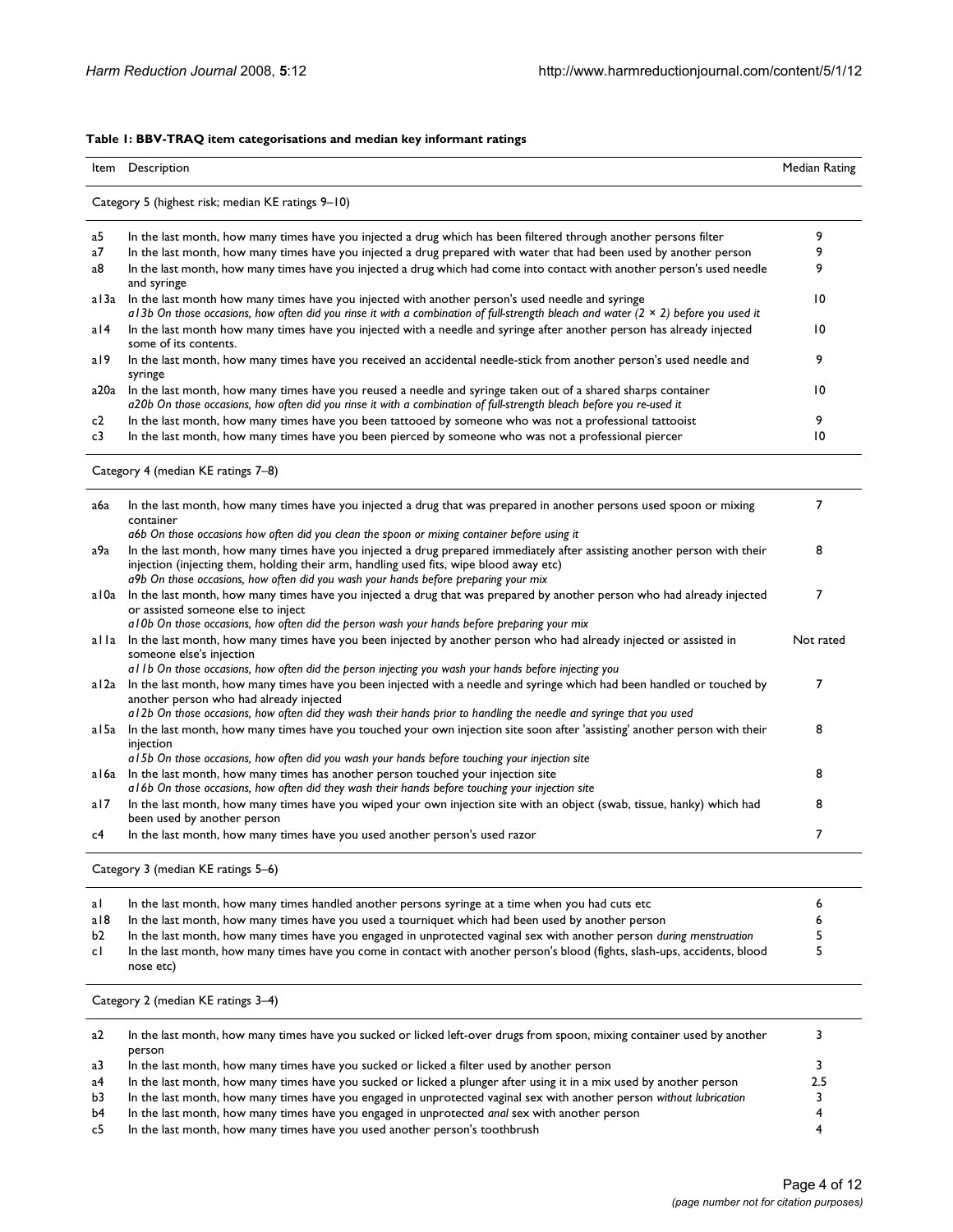#### **Table 1: BBV-TRAQ item categorisations and median key informant ratings** *(Continued)*

| C6        | In the last month, how many times have you used another person's personal hygiene equipment (nail file, nail scissors, brush<br>etc) |  |
|-----------|--------------------------------------------------------------------------------------------------------------------------------------|--|
|           | Category 1 (lowest risk; median KE ratings 1–2)                                                                                      |  |
| ъı        | In the last month, how many times have you engaged in unprotected vaginal sex with another person                                    |  |
| b5        | In the last month, how many times have you engaged in unprotected oral sex with another person                                       |  |
| b6        | In the last month, how many times have you engaged in unprotected manual sex with another person during menstruation                 |  |
| <b>b7</b> | In the last month, how many times have you engaged in unprotected manual sex with another person after injecting                     |  |
| b8        | In the last month, how many times have you engaged in unprotected manual sex with another person without lubrication                 |  |

testing positive for hepatitis C, 14% reported previously testing positive for hepatitis B, and reported HIV prevalence was very low (2%). There were no systematic differences in the characteristics of those that completed all BBV-TRAQ items and those that did not.

Table 3 presents sample descriptive statistics comparing original and weighted BBV-TRAQ scores. Both the weighted and unweighted scales produced positively skewed data with modes for total and subscale scores of zero (participants reporting no risk behaviours).

### *Reliability of the weighted BBV-TRAQ*

Standardised item alphas were consistent across weighting schemes, showing good internal reliability for the total BBV-TRAQ ( $\alpha$  = .89) injecting ( $\alpha$  = .87) and sex ( $\alpha$  = .89) sub-scales. A lower alpha coefficient was obtained for the other skin penetration ( $\alpha$  = .49) subscale.

#### *Validity of the weighted BBV-TRAQ*

Key expert rankings of items used in the original BBV-TRAQ established the construct validity of the scale [35]. Total and subscale weighted and unweighted BBV-TRAQ scores were compared between groups of participants

#### Table 2: Demographic and drug use characteristics of IDU sample (N = 419)<sup>1</sup>

| Percentage male                          |            |                  | 57% (239)  |
|------------------------------------------|------------|------------------|------------|
| Mean age (SD)                            |            |                  | 27.8(8.2)  |
| Employment                               |            |                  |            |
| employed                                 |            |                  | 22% (93)   |
| student                                  |            |                  | $6\%$ (27) |
| unemployed                               |            |                  | 66% (275)  |
| home duties                              |            |                  | $6\%$ (24) |
| Mean years since first injection (SD)    |            |                  | 9.5(7.5)   |
| $\leq$ 3 years                           |            |                  | 23% (97)   |
| $> 3$ years                              |            |                  | 77% (318)  |
| Drug most injected in the past month     |            |                  |            |
| heroin                                   |            |                  | 71% (296)  |
| amphetamines                             |            |                  | 22% (91)   |
| other                                    |            |                  | 7% (29)    |
| Frequency of injecting in the past month |            |                  |            |
| weekly or less                           |            |                  | 20% (85)   |
| more than weekly less than daily         |            |                  | 26% (110)  |
| daily or more                            |            |                  | 54% (224)  |
| Percentage with no Tx experience         |            |                  | 28%        |
| Self-report BBV status                   | <b>HCV</b> | HBV <sup>2</sup> | <b>HIV</b> |
| positive                                 | 45% (189)  | $14\%$ (60)      | $2\%$ (7)  |
| negative                                 | 42% (174)  | 38% (158)        | 87% (364)  |
| never tested/not sure                    | 13% (55)   | 16% (67)         | 11% (47)   |

1 Some totals do not sum to 419 due to a small number of non-responders.

2 Includes 32% (133) reporting previous HBV vaccination.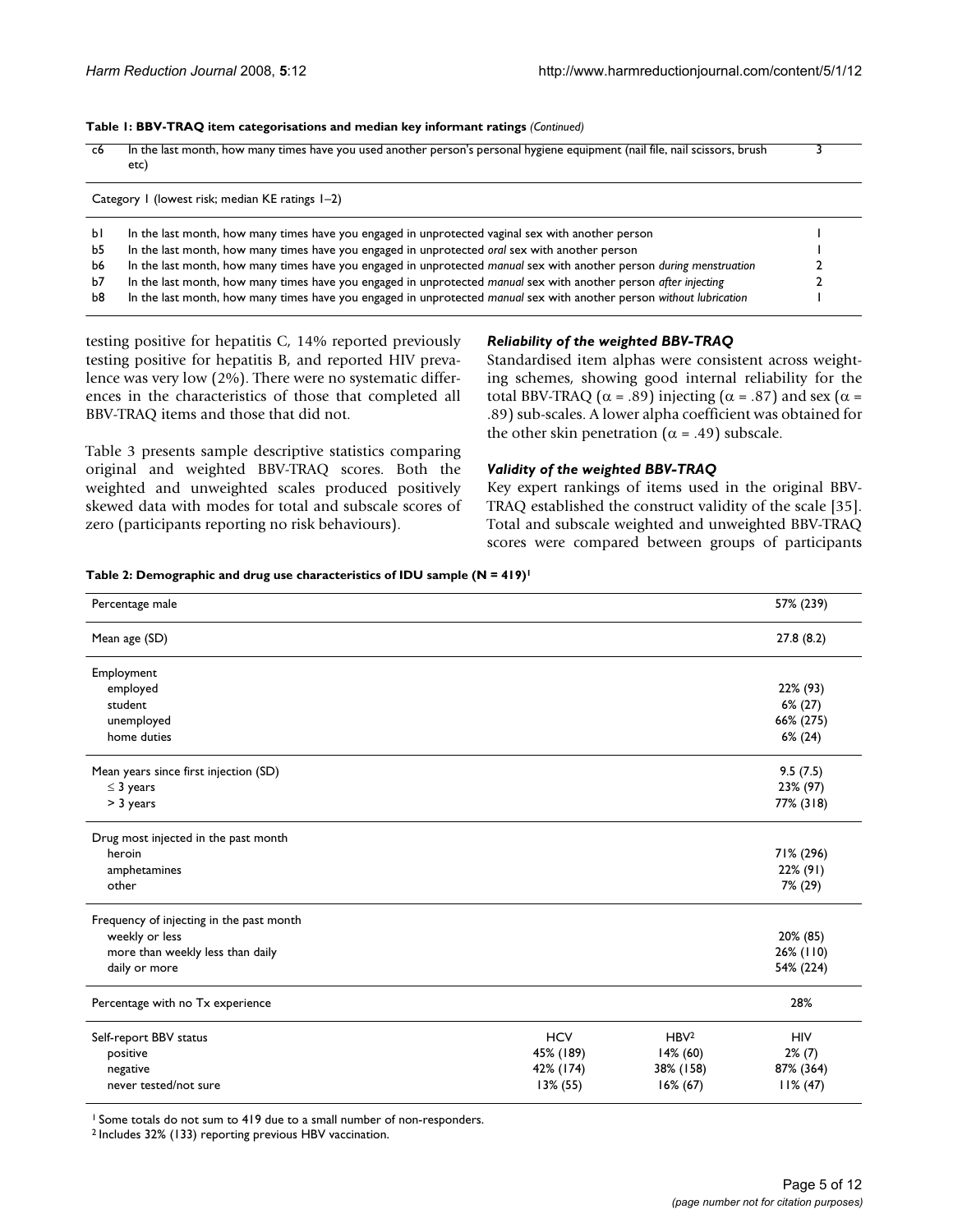| <b>Score</b>                      |       |                 |        |          | Mean Median Standard Error Standard Deviation Minimum (number of cases) | <b>Maximum</b> |  |
|-----------------------------------|-------|-----------------|--------|----------|-------------------------------------------------------------------------|----------------|--|
| Original BBV-TRAQ Scores          |       |                 |        |          |                                                                         |                |  |
| <b>Total Score</b>                | 26    | $\overline{19}$ | 1.13   | 25.66    | 0(31)                                                                   | 135            |  |
| Injecting                         | 15    | 9               | 0.79   | 16.13    | 0(75)                                                                   | 87             |  |
| Sex                               | 8     | $\overline{2}$  | 0.47   | 9.62     | 0(177)                                                                  | 40             |  |
| Other Skin Penetration            | 3     | $\overline{2}$  | 0.18   | 3.60     | 0(155)                                                                  | 20             |  |
| Log I Weighted BBV-TRAQ<br>Scores |       |                 |        |          |                                                                         |                |  |
| <b>Total Score</b>                | 77    | 52              | 3.63   | 74.21    | 0                                                                       | 405            |  |
| Injecting                         | 59    | 36              | 3.12   | 63.84    | 0                                                                       | 332            |  |
| Sex                               | 10    | 3               | 0.63   | 12.83    | 0                                                                       | 60             |  |
| Other Skin Penetration            | 8     | 5               | 0.48   | 9.84     | 0                                                                       | 55             |  |
| Log 2 Weighted BBV-TRAQ<br>Scores |       |                 |        |          |                                                                         |                |  |
| <b>Total Score</b>                | 160   | 105             | 8.08   | 165.31   | 0                                                                       | 805            |  |
| Injecting                         | 138   | 82              | 7.50   | 153.41   | 0                                                                       | 770            |  |
| Sex                               | 10    | 3               | 0.66   | 13.51    | 0                                                                       | 65             |  |
| Other Skin Penetration            | 12    | 6               | 0.75   | 15.39    | 0                                                                       | 80             |  |
| Log 5 Weighted BBV-TRAQ<br>Scores |       |                 |        |          |                                                                         |                |  |
| <b>Total Score</b>                | 3,899 | 2,387           | 222.17 | 4,547.68 | 0                                                                       | 26,095         |  |
| Injecting                         | 3,745 | 2,325           | 217.71 | 4,456.33 | 0                                                                       | 25,970         |  |
| Sex                               | 21    | 3               | 1.79   | 36.72    | 0                                                                       | 200            |  |
| Other Skin Penetration            | 133   | 25              | 14.44  | 295.61   | 0                                                                       | 2,500          |  |
|                                   |       |                 |        |          |                                                                         |                |  |

**Table 3: Descriptive statistics for original and weighted BBV-TRAQ scores**

according to their self-reported HCV status to explore potential predictive validity properties of the scale (see Table 4). Injecting subscale scores for log two and log five weights and total scores for log five weights were able to discriminate between HCV positive and negative IDU in the expected direction. Effects (as determined by specific *F* scores) increased with increasing item weights. Across all weighting schemes sex and other skin penetration scores were not significantly different across self-report HCV groups.

Characteristics of the IDU sample (i.e., mean age, mean years since first injected; see Table 2) are indicative of a sample of well-established IDU who may have modified

**Table 4: Comparisons between self-report HCV status groups for unweighted and weighted BBV-TRAQ total and injecting subscales scores**

| Weights  | <b>BBV-TRAQ Score</b> | F.   | p-value | mean difference (HCV positive & negative) | 95% CI of the difference |
|----------|-----------------------|------|---------|-------------------------------------------|--------------------------|
| None     | Injecting subscale    | 2.46 | ا14.    |                                           | $-1 - 7$                 |
|          | Total                 | 0.76 | .997    |                                           | $-4 - 8$                 |
| Log one  | Injecting subscale    | 3.04 | .080    | 15                                        | $-1 - 31$                |
|          | Total                 | I.98 | .250    | 14                                        | $-5 - 32$                |
| Log two  | Injecting subscale    | 3.63 | .038    | 40                                        | $2 - 79$                 |
|          | Total                 | 2.97 | .078    | 39                                        | $-3 - 80$                |
| Log five | Injecting subscale    | 4.12 | .017    | 1.293                                     | $176 - 2,411$            |
|          | Total                 | 3.86 | .023    | 1.273                                     | 132 – 2,414              |

\* Comparisons were made between all HCV groups (i.e., inclusive of 'never tested/not sure' group). To simplify tables only results relevant to the focus of this paper have been presented (i.e., 'HCV positive' and 'HCV negative'). No differences were detected between the 'never tested/not sure' and other groups.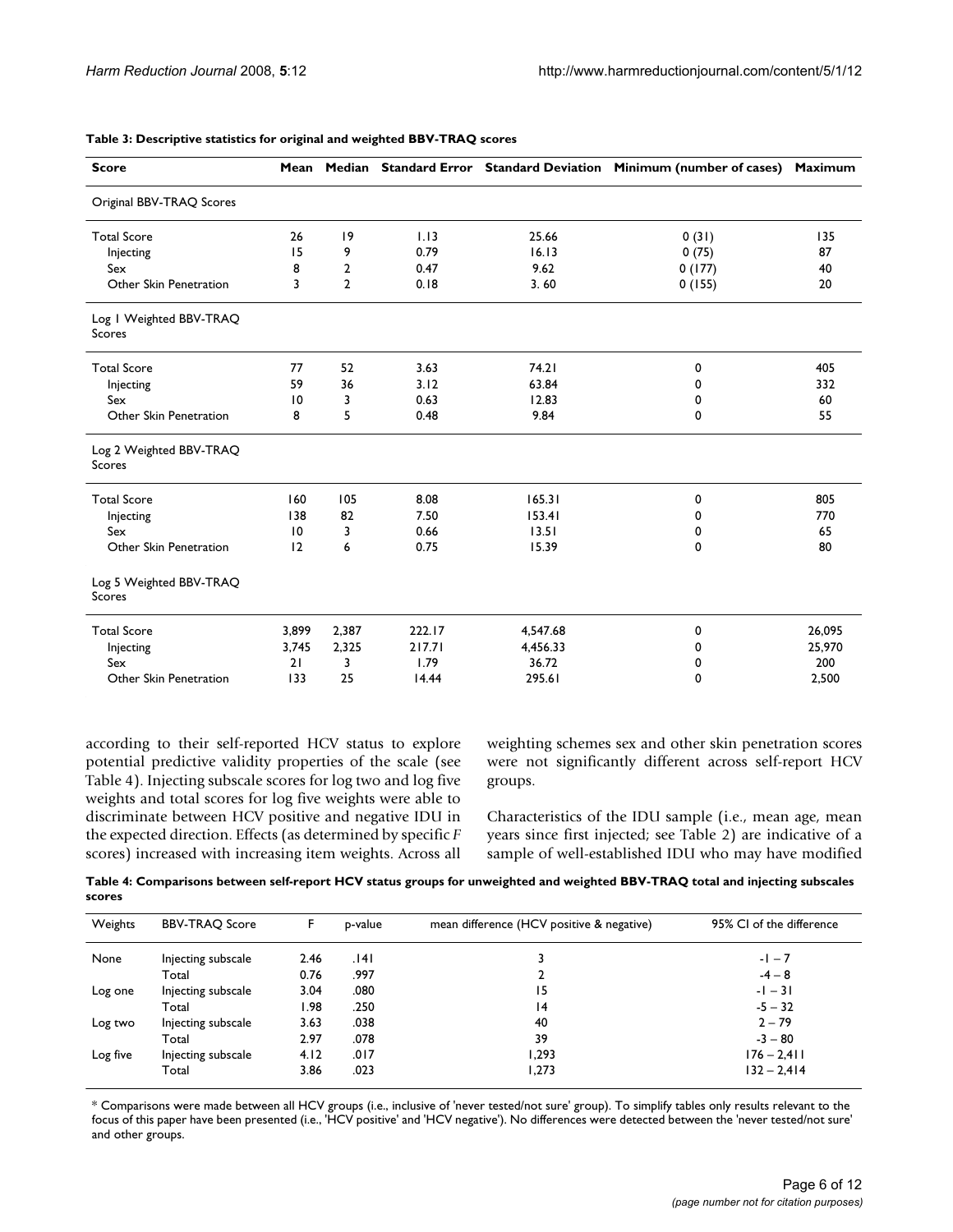their risk practices over time. As such, it is potentially problematic to ask such older and more experienced IDU about their recent risk behaviours to explore potential predictive validity properties of the BBV-TRAQ. In order to account for and moderate the potential effects of a lengthy injecting career on the relationship between recent risk practices and HCV status, between groups analyses were repeated among more recent initiates to injecting  $( \leq 3$ years;  $n = 96$ ) and younger participants ( $\leq 25$  years;  $n =$ 186). When compared to results from the whole sample (Table 4), both unweighted and weighted BBV-TRAQ injecting and total scores more clearly differentiated HCV positive versus negative IDU among younger aged participants and those that had initiated injecting recently. Consistent with results from the whole sample, the general trend was for increasing effects with increasing item weights (Table 5).

# **Discussion**

By retrospectively examining original scale development and subsequent cross-sectional data, we have devised a new risk behaviour weighting system that further refines the BBV-TRAQ instrument and enhances the utility of the scale for HCV surveillance and prevention evaluation purposes. The approach reported here is consistent with classical scale development methods [38,41,42]. Both normative subscale scores and between group (HCV status) differences can be used to recommend the choice of a BBV-TRAQ weighting scheme to measure HCV transmission risk among IDU.

First, we can examine the contribution of subscales to total BBV-TRAQ scores in light of the plausible contributions injecting, sex and other skin penetration behaviours have to overall risk of HCV infection. The descriptive statistics presented in Table 3 show average subscale scores for the weighted and unweighted BBV-TRAQ. In terms of rank order contribution, both unweighted and log oneweighted scores can be discounted on the basis of emphasising sexual risk practices over other skin penetration practices, contrary to current opinion [22,25].

Examining the magnitude of subscale contributions, the sample data presented here shows that the log fiveweighted scale is the most plausible method of modelling a relative risk profile using the BBV-TRAQ. It is well established that injecting risk behaviours (e.g. re-use of used needles and syringes) represent the greatest contribution to HCV incidence among IDU. In addition, recent research suggests 'extremely low or even null' risk of sexual transmission of HCV [30,31]. A log five weighting scheme that proposes injecting behaviours contributing in excess of 95% of overall HCV risk among IDU and sexual behaviours contributing less than one percent therefore offers a credible overall risk profile.

Estimating the role of other skin penetration practices on HCV transmission is less clear, with studies showing large variation in odds ratios attributable to tattooing [26], and the confounding factors of IDU and unprofessional tattooing, particularly in prison [23,25]. However, given the low or no risk of HCV sexual transmission, the blood-toblood nature of HCV transmission and available epidemi-

**Table 5: Comparisons\* between self-report HCV status groups and weighted and unweighted BBV-TRAQ total and injecting subscales scores among sub-samples of IDU**

| Sub-sample                         |                  | Weight BBV-TRAQ Score | F.    | p-value | mean difference (HCV positive & negative) | 95% CI of the difference |
|------------------------------------|------------------|-----------------------|-------|---------|-------------------------------------------|--------------------------|
| Initiated injecting $\leq$ 3 years | None             | Injecting subscale    | 3.93  | .033    | 10.76                                     | $0.63 - 20.88$           |
|                                    |                  | Total                 | 2.65  | .076    | 14.5                                      | $-1.05 - 30.05$          |
|                                    | Log I            | Injecting subscale    | 4.48  | .016    | 46.35                                     | $6.66 - 86.04$           |
|                                    |                  | Total                 | 4.19  | .018    | 54.35                                     | $7.12 - 101.58$          |
|                                    | Log <sub>2</sub> | Injecting subscale    | 5.49  | .005    | 120.02                                    | $28.99 - 211.04$         |
|                                    |                  | Total                 | 5.41  | .006    | 130.32                                    | $31.25 - 229.39$         |
|                                    | Log 5            | Injecting subscale    | 7.11  | .001    | 3,696                                     | $1,278 - 6,113$          |
|                                    |                  | Total                 | 7.19  | .001    | 3,752                                     | $1.298 - 6.205$          |
| Aged $\leq$ 25 years               | None             | Injecting subscale    | 12.50 | $500 -$ | 12.97                                     | $6.69 - 19.24$           |
|                                    |                  | Total                 | 8.97  | 5001    | 17.15                                     | $7.36 - 26.93$           |
|                                    | Log I            | Injecting subscale    | 13.66 | 5.001   | 53.88                                     | $28.95 - 78.82$          |
|                                    |                  | Total                 | 12.08 | 5.001   | 61.28                                     | $31.15 - 91.41$          |
|                                    | Log 2            | Injecting subscale    | 14.46 | 5.001   | 134.11                                    | $73.86 - 194.36$         |
|                                    |                  | Total                 | 13.70 | 5001    | 143.11                                    | $77.05 - 209.16$         |
|                                    | Log <sub>5</sub> | Injecting subscale    | 14.16 | 5.001   | 3,915                                     | $2,132 - 5,698$          |
|                                    |                  | Total                 | 13.69 | 5.001   | 3,939                                     | $2,114 - 5,764$          |

\* Comparisons were made between all HCV groups (i.e., inclusive of 'never tested/not sure' group). To simplify tables only results relevant to the focus of this paper have been presented (i.e., 'HCV positive' and 'HCV negative'). No differences were detected between the 'never tested/not sure' and other groups.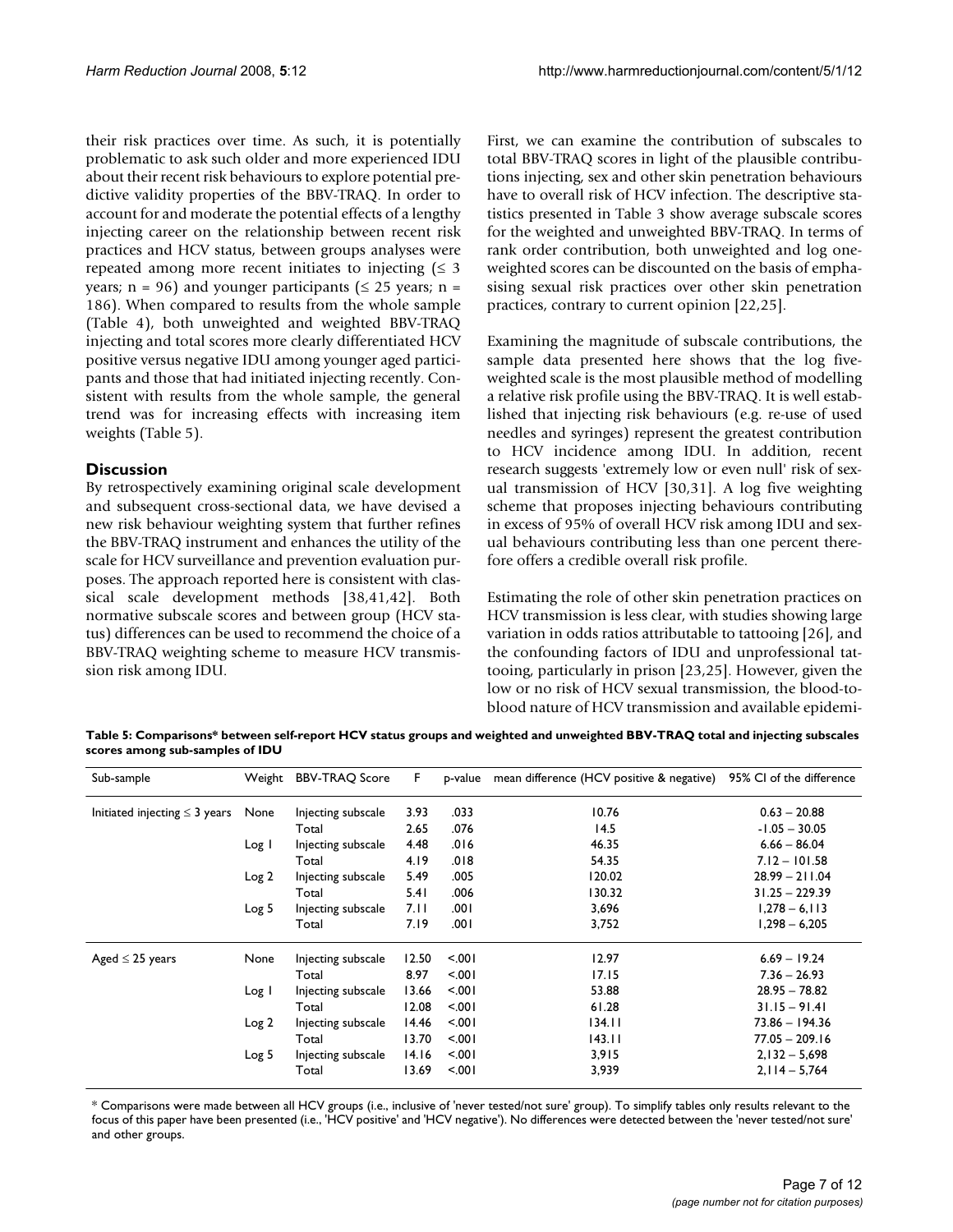ological evidence, the larger relative risk contribution of other skin penetration versus sexual risk practices for the log five weighted scale again appears more realistic.

Second, examining differences in scores between selfreport HCV positive and negative participants also lends credence to the log five-weighted scale. The log-five weighted total and injecting sub-scale scores were able to discriminate between HCV positive and negative IDU across the entire sample and among sub-groups of younger and less experienced users. Although requiring prospective sero-incident data to reliably establish predictive validity among IDU, the cross-sectional data reported here show log five weighted BBV-TRAQ scores able to differentiate levels of risk between HCV positive and negative participants in the expected direction. These results show that the application of item weights further refines the BBV-TRAQ instrument by presenting a more precise measure of individual risk of contracting HCV across a broad range of risk behaviours.

#### *Study strengths and weaknesses in relation to other studies*

Other studies investigating injecting risk practices associated with HCV status have reported mixed results. Some have reported no differences in rates of sharing between HCV positive and negative IDU [43,44], suggesting that the targeting of individual risk behaviours may have little utility. Others [10,45-47] have demonstrated differences in self-reported injecting risk behaviours according to the HCV status of IDU.

One possible explanation for the discrepancies in results is the format of risk behaviour questions asked of IDU. Those reporting no differences have reported 'catch-all' responses about the sharing of 'needles and syringes' and the sharing of 'other equipment' with dichotomised yes/ no response categories. Assuming participants were asked about their risk behaviours in the same way their responses were reported and analysed, such measurement may under-estimate the sharing of injecting equipment. Indeed, others have found the reported prevalence of injecting risk practices increases markedly when more detailed questions about the sharing of specific injecting equipment are asked [21,48].

Graded response options, as used in the BBV-TRAQ, may help to limit recall bias and aid in the collection of more accurate injecting risk practice data [19]. This may be particularly valid among highly socialised injectors where 'accidental or unnoticed sharing of equipment' might contribute to HCV transmission risk [49-52]. It is also possible that multiple domain graded-response instruments such as the BBV-TRAQ might be more likely to trigger the memory of participants' risky injecting behaviours,

reduce recall bias, and subsequently enhance the likelihood of detecting associations between injecting behaviours and HCV status. In some studies, graded frequency scales have been employed with success in multiple questions about the sharing of individual items used in the preparation and injecting process [10,45-47].

# *Implications for clinicians and policymakers*

One of the key advantages of having a standardised HCV risk practice assessment instrument with a weighted scoring system is that it can be applied widely as a measure of the likelihood of HCV infection. Further validation using prospective seroincident data could see such a scale used as a reliable screening tool and as a surrogate indicator of seroconversion, particularly among IDU, providing a low cost alternative to serology testing.

For example, the BBV-TRAQ could potentially be adopted as an outcome measure to evaluate community-based HCV prevention activities, particularly those that target high-risk behaviours identified in the BBV-TRAQ, and inform the development of future education and prevention initiatives in specific settings. Because the scale is brief, easy to administer and score, and inexpensive to apply [34,35], adopting the BBV-TRAQ as an outcome measure overcomes some of the impediments inherent in evaluating the efficacy of interventions to reduce HCV transmission. This can be particularly valuable in circumstances where resources, time, and the capacity to recruit and follow large numbers of prevention trial participants is limited, as can often be the case in community-based or non-government organisation prevention settings.

In addition, the instrument offers opportunities for empirically scaled standardised population surveillance of HCV risk behaviour that go beyond recording dichotomised responses indicating if someone had recently engaged in a risk practice or not. By covering the full range of injecting and putative HCV risk practices in combination with protective practices, the BBV-TRAQ also offers education opportunities to IDU by highlighting risk behaviours and opportunities for risk reduction. Our experience using the instrument in standard descriptive epidemiological studies [37] and recent brief intervention research [53] indicates that the scale has some impact for people completing it by accentuating both risk and risk reduction behaviours. Using BBV-TRAQ normative data, respondents could be categorised into BBV risk categories with prevention education tailored accordingly, and could also be provided with qualitative feedback that highlights particular risk behaviours that contributed most to their overall BBV-TRAQ score.

Needless to say the ability for individuals to adopt risk reduction behaviours is affected by numerous social and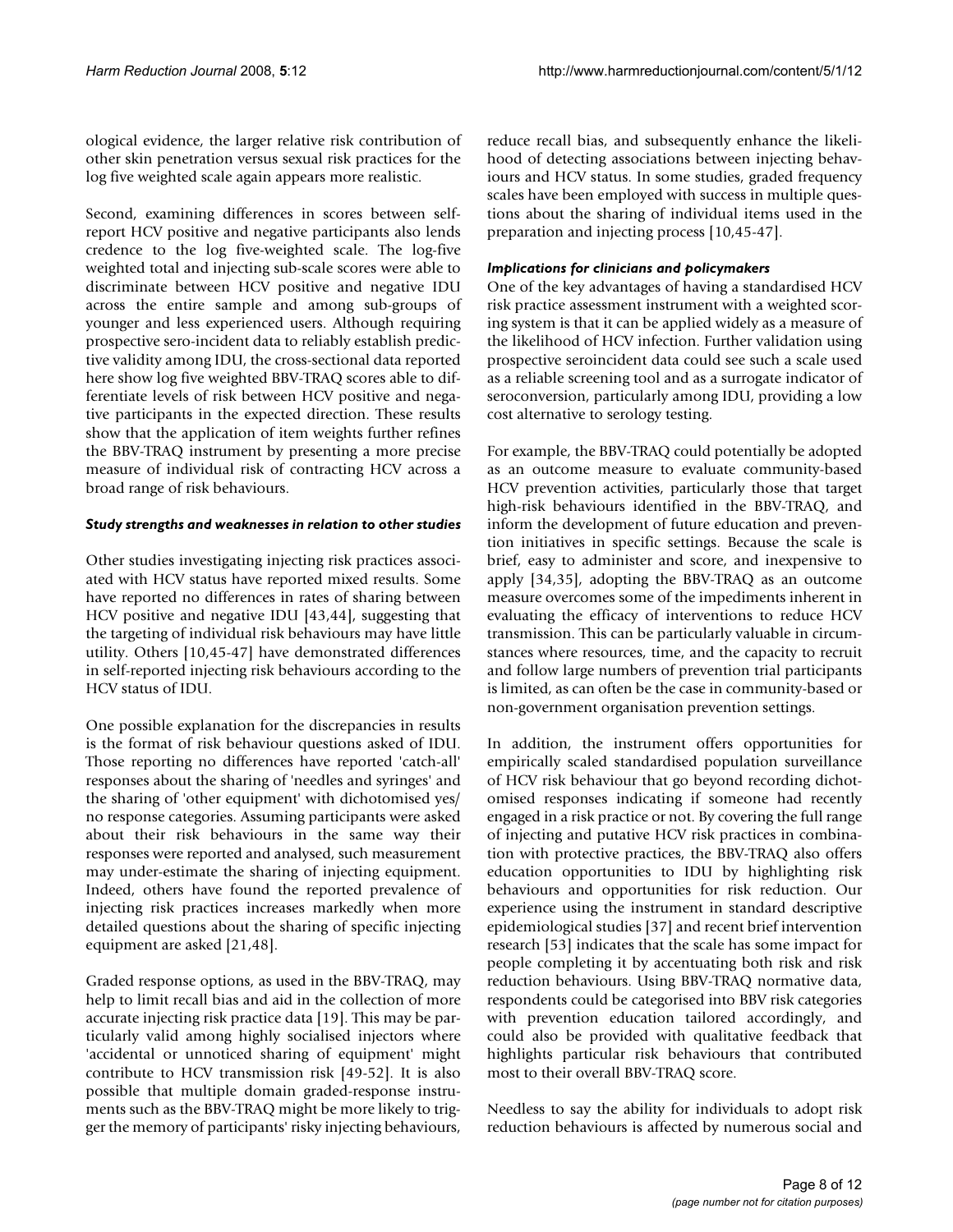structural factors [15,43,54-56]. Whereas answering questions about *why* people adopt or maintain practices that place them at risk of HCV infection are best explored using ethnographic and qualitative methods [15], the BBV-TRAQ would ideally sit alongside such methodologies by describing *what* practices people actually engage in and the *frequency* with which they occur.

## *Strengths and weaknesses of the study*

A number of methodological limitations need to be considered when interpreting these results. The most salient limitation is the reliance upon self-reports to characterise the HCV status of IDU. Researchers assessing self-report HCV and HBV status among IDU have reported variable validity [57,58], however, there is evidence that questionnaire self-administration (the BBV-TRAQ is a self-administered instrument) increases the reliability of self-report of behaviours relating to sensitive topics [59]. A recent study reported that 72% of HCV positive IDU and 46% of HCV negative IDU were not aware of their HCV status [60]. This study was, however, conducted across five US cities and found that use of drug treatment or needle and syringe programs was associated with increased awareness of HCV status. Given the more comprehensive nature of Australia's long-established needle and syringe program network and a well recognised harm reduction framework with regards to injecting drugs, one might expect that knowledge of HCV status among Australian IDU would be higher than those reported in the US. In addition, the rates of HCV infection in our sample (45%) are similar to other comparable Australian samples in which serological data were collected (e.g., 50%; [6]). However, it is the case that some anti-HCV positive IDU may have cleared the virus, whereas others may have mistakenly identified themselves as HCV positive or negative. The latter misclassification is the most salient here, because associations between BBV-TRAQ scores and HCV may in fact reflect an underlying association with awareness of HCV status. Previous research among Australian IDU showed an association between HCV testing and greater knowledge about BBV transmission and safe injecting [61]. Although such results would suggest that participants in this study that were tested for HCV more often or more recently might more reliably report their HCV status, we cannot assume that this reliability would be more biased towards selfreport HCV positives or negatives. However, if we assume similar HCV knowledge characteristics in this sample as those reported by Treloar et al [61] and also take account of the HCV status awareness reported above in the US [60], then it is possible that self-report HCV negatives may be more likely to report safer injecting practices on the BBV-TRAQ.

A second limitation is the cross-sectional data collection and the temporal differences between reporting risk behaviours and infection. To definitively test the suitability of scale weights among IDU (and reliably establish predictive validity), the BBV-TRAQ would need to be examined within the context of prospective sero-incident studies. In most cases, however, changes in risk behaviour profiles are theoretically likely to favour reductions in risk over time as IDU are exposed to more harm reduction messages and more contacts with service providers [60,62]. Combined with cumulatively more opportunities for viral transmission over time, such temporal changes would be more likely to diminish the ability of recent risk behaviours to predict lifetime exposure to HCV. Indeed, the analyses conducted on study sub-samples of younger and less experienced injectors shows an enhanced effect for the weighted BBV-TRAQ to distinguish between selfreport HCV positive and negative participants (see Table 5). Although not a substitution for a prospective sero-incident study, examining HCV prevalence among recent initiates to injecting drugs has previously been used to help with indirect estimates of HCV incidence [63].

Consistent with results from other studies [10,43], injecting and total weighted BBV-TRAQ risk scores in younger less experienced IDU were considerably higher (in the order of three times) than those for the whole sample combined. Results from prospective cohort work in the US with recent initiates to injecting drug use suggest that seroconversion could occur in a quarter of IDU within approximately two years of initiating injecting and in at least half within four years of initiation [10]. In addition, a recent Australian cohort study reported high HCV incidence among new initiates, with mean time to seroconversion of 1.6 years among participants injecting for less than two years [64]. In this context, results showing BBV-TRAQ scores better able to discriminate between HCV positive and negative recent initiates must give greater confidence (even if only as a surrogate measure) in the predictive validity of the weighted BBV-TRAQ. It is likely that recent injecting risk practices among less experienced injectors would be somewhat indicative of their lifetime injecting risk practices, strengthening the connection between self-reported recent behaviours and lifetime exposure to HCV.

Finally, the BBV-TRAQ has largely been developed using IDU cohorts. By testing this weighted instrument with IDU we are not assuming that this group is the only one at risk of HCV infection. IDU are, however, the predominant risk group in many countries [4-6] and therefore constitute the most relevant group from which to begin establishing the reliability and validity of the weighted BBV-TRAQ. As described below, testing the validity of the BBV-TRAQ with other populations is needed. For example, testing the suitability of the instrument for non-injection routes of transmission with people not currently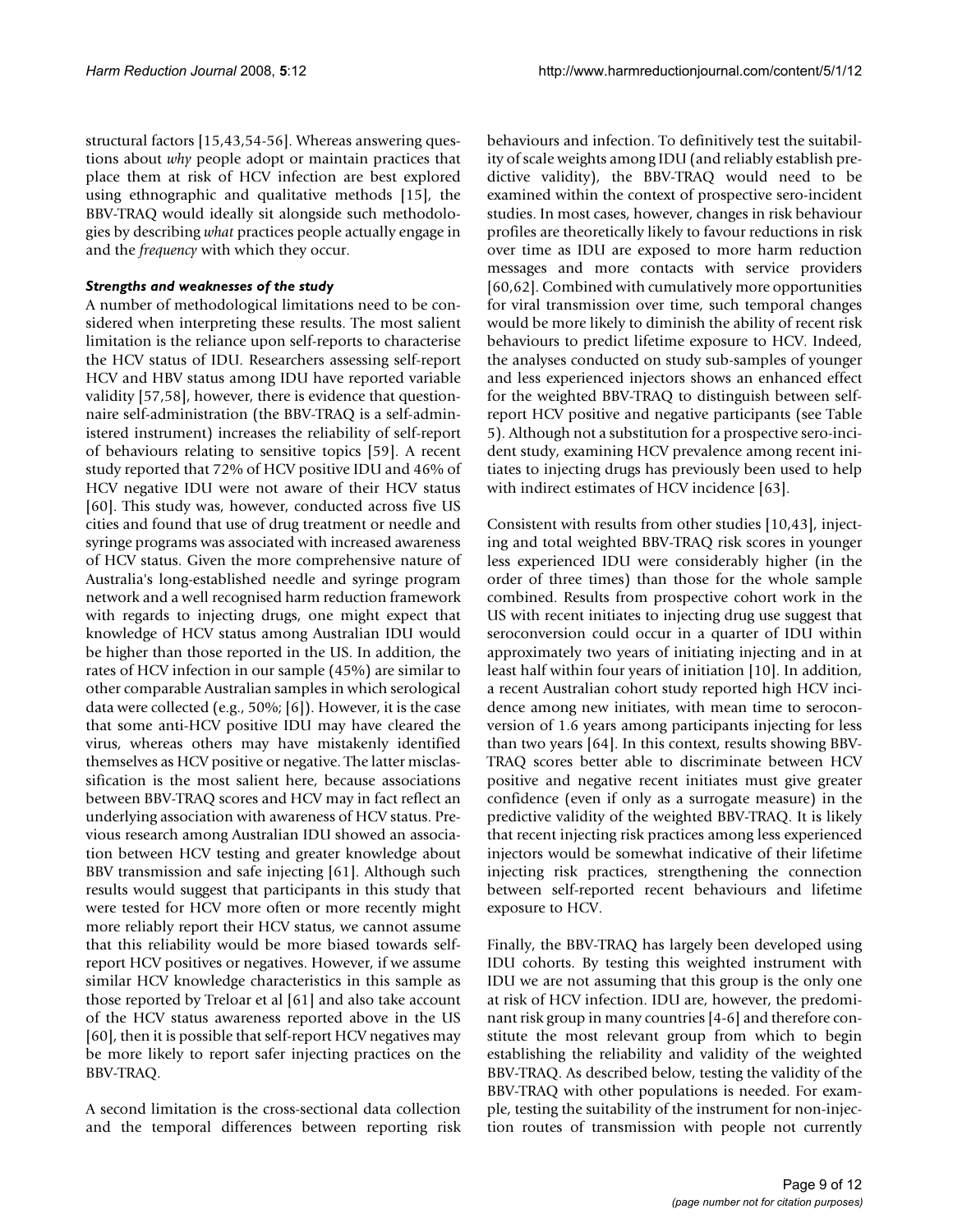injecting but considered at some level of risk according to BBV-TRAQ scores.

#### *Unanswered questions and future research*

The psychometric development and refinement of a scale is a necessarily iterative process [38]. Of fundamental importance in early scale development stages is the establishment of construct and content validity [65,66], properties that were emphasised and assiduously developed during the initial development stages of the BBV-TRAQ [34,35]. Building on this foundation, this paper presents data on refinements to the BBV-TRAQ that strengthen its representation of the underlying construct of BBV risk assessment – in particular behavioural risk practices for HCV infection among IDU.

There are two important areas of future research warranted to enhance the properties and utility of the scale. First, in order to overcome the temporal limitations of relating lifetime infection with recent risk behaviours and reliably confirm the predictive validity of the scale, the BBV-TRAQ needs to be incorporated into prospective incidence studies of HCV transmission that involve the serial testing over time of baseline HCV-negative IDU. Second, as the properties of the BBV-TRAQ have largely been examined in the Australian IDU context with primary heroin injectors, subsequent studies are needed to explore these properties across different cultural, socio-environmental, disease prevalent and drug market conditions. How scores for the BBV-TRAQ might translate to other populations with different drug markets (e.g., cocaine injecting) or different harm reduction capacities (e.g., more restricted access to clean injecting equipment) is unknown. The utility of the instrument for determining risk of HIV and HBV infection among IDU and other at risk groups also needs to be examined in populations with higher disease prevalence. In this regard, no scale development occurs with all population groups at one time. As such, it is important to publish data on this stage of scale refinement as an iterative step in providing normative data, upon which data collection and analysis of results from different populations can be built.

# **Conclusion**

In this study we have refined the BBV-TRAQ to recommend the use of a log five weighted scoring system to quantify HCV transmission risk among IDU. The application of such weights resulted in credible relative risk scores across subscales and provided a clear distinction between HCV positive and negative IDU, particularly among younger and less experienced injectors, for both total and injecting subscale BBV-TRAQ scores. Reliable, valid and easy to administer, the BBV-TRAQ is ideal for use in community settings for research and surveillance purposes,

and for the evaluation of BBV education and prevention initiatives.

# **Competing interests**

The authors declare that they have no competing interests.

# **Authors' contributions**

MS conceptualised the weighting scheme and the analytical approach to testing the properties of the weighted BBV-TRAQ. MS conducted the analyses presented in this paper, provided content knowledge and made major contributions to the written manuscript. CF was the principal researcher on the original development of the BBV-TRAQ and for the ABRIDUS. CF contributed content knowledge and made major contributions to the written manuscript. NL was a co-researcher on the original development of the BBV-TRAQ, provided content knowledge and clinical expertise to this paper and made contributions to the written manuscript. All authors read and approved the final manuscript.

# **Acknowledgements**

The authors would like to acknowledge other members of the research team involved in the original BBV-TRAQ development – Greg Rumbold, Nick Crofts, Aaron Stowe, Hilary Irwin, Jenny Kelsall and Sanja Pahoki. They would also like to acknowledge other members of the research team involved in ABRIDUS – Robyn Dwyer, Susan Carruthers, Amanda Bolleter, Kate Dolan, Alyza Donald, Jude Byrne and Wendy Loxley. We would like to thank Jesus Navarro for his valuable comments on an earlier draft of this paper. ABRIDUS was funded by the National Health & Medical Research Council, Strategic Reserve Fund (HCV Social & Behavioural Research). Development of a weighted scoring system was funded by the Queensland Health Department and we would like to acknowledge Turning Point Alcohol and Drug Centre where some of the recent BBV-TRAQ development work was conducted. All authors are independent from the funding bodies, and the opinions expressed are their own.

#### **References**

- Chong CA, Gulamhussein A, Heathcote EJ, Lilly L, Sherman M, Naglie G, Krahn M: **[Health-state utilities and quality of life in hepatitis](http://www.ncbi.nlm.nih.gov/entrez/query.fcgi?cmd=Retrieve&db=PubMed&dopt=Abstract&list_uids=12650799) [C patients.\[see comment\].](http://www.ncbi.nlm.nih.gov/entrez/query.fcgi?cmd=Retrieve&db=PubMed&dopt=Abstract&list_uids=12650799)** *American Journal of Gastroenterology* 2003, **98(3):**630-638.
- 2. Foster GR, Goldin RD, Thomas HC: **[Chronic hepatitis C virus](http://www.ncbi.nlm.nih.gov/entrez/query.fcgi?cmd=Retrieve&db=PubMed&dopt=Abstract&list_uids=9425939) [infection causes a significant reduction in quality of life in the](http://www.ncbi.nlm.nih.gov/entrez/query.fcgi?cmd=Retrieve&db=PubMed&dopt=Abstract&list_uids=9425939) [absence of cirrhosis.\[see comment\].](http://www.ncbi.nlm.nih.gov/entrez/query.fcgi?cmd=Retrieve&db=PubMed&dopt=Abstract&list_uids=9425939)** *Hepatology* 1998, **27(1):**209-212.
- 3. Law MG, Dore GJ, Bath N, Thompson S, Crofts N, Dolan K, Giles W, Gow P, Kaldor J, Loveday S, Powell E, Spencer J, Wodak A: **[Model](http://www.ncbi.nlm.nih.gov/entrez/query.fcgi?cmd=Retrieve&db=PubMed&dopt=Abstract&list_uids=14559738)[ling hepatitis C virus incidence, prevalence and long-term](http://www.ncbi.nlm.nih.gov/entrez/query.fcgi?cmd=Retrieve&db=PubMed&dopt=Abstract&list_uids=14559738) [sequelae in Australia, 2001.\[see comment\].](http://www.ncbi.nlm.nih.gov/entrez/query.fcgi?cmd=Retrieve&db=PubMed&dopt=Abstract&list_uids=14559738)** *International Journal of Epidemiology* 2003, **32(5):**717-724.
- Alter MJ, Kruszon-Moran D, Nainan OV, McQuillan GM, Gao F, Moyer LA, Kaslow RA, Margolis HS: **[The prevalence of hepatitis](http://www.ncbi.nlm.nih.gov/entrez/query.fcgi?cmd=Retrieve&db=PubMed&dopt=Abstract&list_uids=10451460) [C virus infection in the United States, 1988 through](http://www.ncbi.nlm.nih.gov/entrez/query.fcgi?cmd=Retrieve&db=PubMed&dopt=Abstract&list_uids=10451460) [1994.\[see comment\].](http://www.ncbi.nlm.nih.gov/entrez/query.fcgi?cmd=Retrieve&db=PubMed&dopt=Abstract&list_uids=10451460)** *New England Journal of Medicine* 1999, **341(8):**556-562.
- 5. Health Protection Agency: **Shooting up: infections among injecting drug users in the United Kingdom 2003.** London , Health Protection Agency; 2004.
- 6. National Centre in HIV Epidemiology and Clinical Research: **Australian NSP Survey National Data Report 1999-2003.** Sydney , The University of New South Wales; 2004.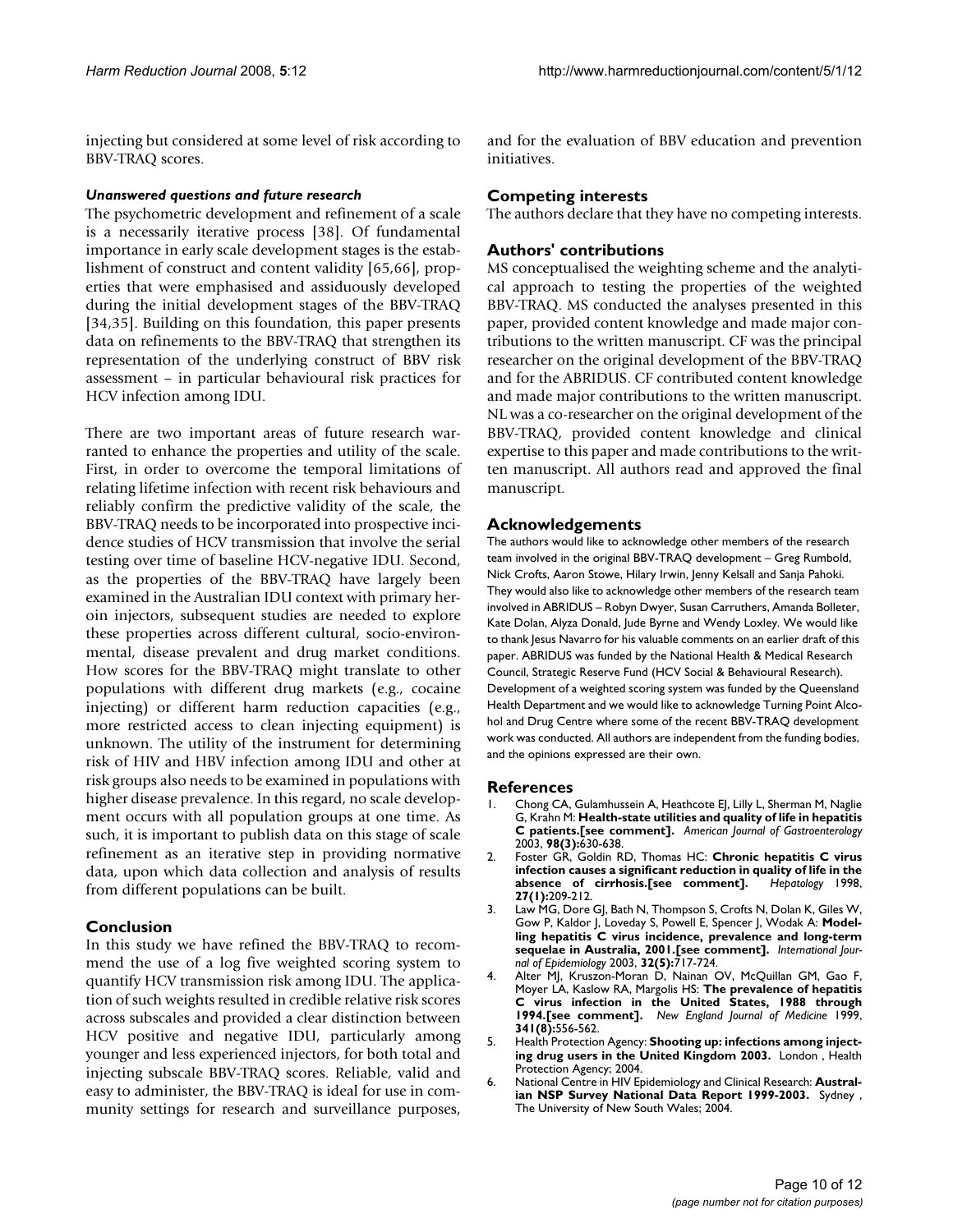- 7. Crofts N, Aitken CK: **[Incidence of bloodborne virus infection](http://www.ncbi.nlm.nih.gov/entrez/query.fcgi?cmd=Retrieve&db=PubMed&dopt=Abstract&list_uids=9236754) [and risk behaviours in a cohort of injecting drug users in Vic](http://www.ncbi.nlm.nih.gov/entrez/query.fcgi?cmd=Retrieve&db=PubMed&dopt=Abstract&list_uids=9236754)[toria, 1990-1995.](http://www.ncbi.nlm.nih.gov/entrez/query.fcgi?cmd=Retrieve&db=PubMed&dopt=Abstract&list_uids=9236754)** *Medical Journal of Australia* 1997, **167(1):**17-20.
- 8. van Beek I, Dwyer R, Dore GJ, Luo K, Kaldor JM: **[Infection with](http://www.ncbi.nlm.nih.gov/entrez/query.fcgi?cmd=Retrieve&db=PubMed&dopt=Abstract&list_uids=9703523) HIV and hepatitis C virus among injecting drug users in a [prevention setting: retrospective cohort study.\[see com](http://www.ncbi.nlm.nih.gov/entrez/query.fcgi?cmd=Retrieve&db=PubMed&dopt=Abstract&list_uids=9703523)[ment\].](http://www.ncbi.nlm.nih.gov/entrez/query.fcgi?cmd=Retrieve&db=PubMed&dopt=Abstract&list_uids=9703523)** *British Medical Journal* 1998, **317(7156):**433-437.
- 9. Cook PA, McVeigh J, Syed Q, Mutton K, Bellis MA: **[Predictors of](http://www.ncbi.nlm.nih.gov/entrez/query.fcgi?cmd=Retrieve&db=PubMed&dopt=Abstract&list_uids=11784471) [hepatitis B and C infection in injecting drug users both in and](http://www.ncbi.nlm.nih.gov/entrez/query.fcgi?cmd=Retrieve&db=PubMed&dopt=Abstract&list_uids=11784471) [out of drug treatment.](http://www.ncbi.nlm.nih.gov/entrez/query.fcgi?cmd=Retrieve&db=PubMed&dopt=Abstract&list_uids=11784471)** *Addiction* 2001, **96(12):**1787-1797.
- 10. Hagan H, Thiede H, Des Jarlais DC: **[Hepatitis C virus infection](http://www.ncbi.nlm.nih.gov/entrez/query.fcgi?cmd=Retrieve&db=PubMed&dopt=Abstract&list_uids=15308953) [among injection drug users: survival analysis of time to sero](http://www.ncbi.nlm.nih.gov/entrez/query.fcgi?cmd=Retrieve&db=PubMed&dopt=Abstract&list_uids=15308953)[conversion.\[see comment\].](http://www.ncbi.nlm.nih.gov/entrez/query.fcgi?cmd=Retrieve&db=PubMed&dopt=Abstract&list_uids=15308953)** *Epidemiology* 2004, **15(5):**543-549.
- 11. Valenciano M, Emmanuelli J, Lert F: **[Unsafe injecting practices](http://www.ncbi.nlm.nih.gov/entrez/query.fcgi?cmd=Retrieve&db=PubMed&dopt=Abstract&list_uids=11300963) [among attendees of syringe exchange programmes in](http://www.ncbi.nlm.nih.gov/entrez/query.fcgi?cmd=Retrieve&db=PubMed&dopt=Abstract&list_uids=11300963) [France.\[see comment\].](http://www.ncbi.nlm.nih.gov/entrez/query.fcgi?cmd=Retrieve&db=PubMed&dopt=Abstract&list_uids=11300963)** *Addiction* 2001, **96(4):**597-606.
- 12. Dore GJ, Law M, MacDonald M, Kaldor JM: **[Epidemiology of hep](http://www.ncbi.nlm.nih.gov/entrez/query.fcgi?cmd=Retrieve&db=PubMed&dopt=Abstract&list_uids=12600649)[atitis C virus infection in Australia.](http://www.ncbi.nlm.nih.gov/entrez/query.fcgi?cmd=Retrieve&db=PubMed&dopt=Abstract&list_uids=12600649)** *Journal of Clinical Virology* 2003, **26(2):**171-184.
- 13. Judd A, Hutchinson S, Wadd S, Hickman M, Taylor A, Jones S, Parry JV, Cameron S, Rhodes T, Ahmed S, Bird S, Fox R, Renton A, Stimson GV, Goldberg D: **[Prevalence of, and risk factors for, hepatitis](http://www.ncbi.nlm.nih.gov/entrez/query.fcgi?cmd=Retrieve&db=PubMed&dopt=Abstract&list_uids=16255768) [C virus infection among recent initiates to injecting in Lon](http://www.ncbi.nlm.nih.gov/entrez/query.fcgi?cmd=Retrieve&db=PubMed&dopt=Abstract&list_uids=16255768)[don and Glasgow: cross sectional analysis.](http://www.ncbi.nlm.nih.gov/entrez/query.fcgi?cmd=Retrieve&db=PubMed&dopt=Abstract&list_uids=16255768)** *Journal of Viral Hepatitis* 2005, **12(6):**655-662.
- 14. Hope VD, Judd A, Hickman M, Lamagni T, Hunter G, Stimson GV, Jones S, Donovan L, Parry JV, Gill ON: **[Prevalence of hepatitis C](http://www.ncbi.nlm.nih.gov/entrez/query.fcgi?cmd=Retrieve&db=PubMed&dopt=Abstract&list_uids=11189821) [among injection drug users in England and Wales: is harm](http://www.ncbi.nlm.nih.gov/entrez/query.fcgi?cmd=Retrieve&db=PubMed&dopt=Abstract&list_uids=11189821) [reduction working?](http://www.ncbi.nlm.nih.gov/entrez/query.fcgi?cmd=Retrieve&db=PubMed&dopt=Abstract&list_uids=11189821)** *American Journal of Public Health* 2001, **91(1):**38-42.
- 15. Rhodes T, Singer M, Bourgois P, Friedman SR, Strathdee SA: **[The](http://www.ncbi.nlm.nih.gov/entrez/query.fcgi?cmd=Retrieve&db=PubMed&dopt=Abstract&list_uids=15955404) [social structural production of HIV risk among injecting drug](http://www.ncbi.nlm.nih.gov/entrez/query.fcgi?cmd=Retrieve&db=PubMed&dopt=Abstract&list_uids=15955404) [users.](http://www.ncbi.nlm.nih.gov/entrez/query.fcgi?cmd=Retrieve&db=PubMed&dopt=Abstract&list_uids=15955404)** *Soc Sci Med* 2005, **61(5):**1026-1044.
- 16. Des Jarlais DC, Schuchat A: **[Hepatitis C among drug users: deja](http://www.ncbi.nlm.nih.gov/entrez/query.fcgi?cmd=Retrieve&db=PubMed&dopt=Abstract&list_uids=11189818) [vu all over again?](http://www.ncbi.nlm.nih.gov/entrez/query.fcgi?cmd=Retrieve&db=PubMed&dopt=Abstract&list_uids=11189818)** *American Journal of Public Health* 2001, **91(1):**21-22.
- 17. Crofts N, Caruana S, Bowden S, Kerger M: **[Minimising harm from](http://www.ncbi.nlm.nih.gov/entrez/query.fcgi?cmd=Retrieve&db=PubMed&dopt=Abstract&list_uids=10875812) [hepatitis C virus needs better strategies.](http://www.ncbi.nlm.nih.gov/entrez/query.fcgi?cmd=Retrieve&db=PubMed&dopt=Abstract&list_uids=10875812)** *British Medical Journal* 2000, **321(7265):**7.
- 18. Darke S Hall, W., Heather, N., Ward, J. & Wodak, A.: **[The reliability](http://www.ncbi.nlm.nih.gov/entrez/query.fcgi?cmd=Retrieve&db=PubMed&dopt=Abstract&list_uids=2031690) [and validity of a scale to measure HIV risk-taking behaviour](http://www.ncbi.nlm.nih.gov/entrez/query.fcgi?cmd=Retrieve&db=PubMed&dopt=Abstract&list_uids=2031690) [amongst intravenous drug users.](http://www.ncbi.nlm.nih.gov/entrez/query.fcgi?cmd=Retrieve&db=PubMed&dopt=Abstract&list_uids=2031690)** *AIDS* 1991, **5:**181-185.
- 19. Stimson GV, Jones S, Chalmers C, Sullivan D: **[A short question](http://www.ncbi.nlm.nih.gov/entrez/query.fcgi?cmd=Retrieve&db=PubMed&dopt=Abstract&list_uids=10328042)[naire \(IRQ\) to assess injecting risk behaviour.](http://www.ncbi.nlm.nih.gov/entrez/query.fcgi?cmd=Retrieve&db=PubMed&dopt=Abstract&list_uids=10328042)** *Addiction* 1998, **93(3):**337-347.
- Adelekan ML Green, A., Dasgupta, N., Tallack, F., Stimson, G. V. & Wells, B.: **Reliability and validity of the Opiate Treatment Index among opioid users in the United Kingdom.** *Drug Alcohol Rev* 1996, **15(3):**260-261.
- 21. Hunter GM, Stimson GV, Judd A, Jones S, Hickman M: **[Measuring](http://www.ncbi.nlm.nih.gov/entrez/query.fcgi?cmd=Retrieve&db=PubMed&dopt=Abstract&list_uids=11048354) [injecting risk behaviour in the second decade of harm reduc](http://www.ncbi.nlm.nih.gov/entrez/query.fcgi?cmd=Retrieve&db=PubMed&dopt=Abstract&list_uids=11048354)[tion: a survey of injecting drug users in England.](http://www.ncbi.nlm.nih.gov/entrez/query.fcgi?cmd=Retrieve&db=PubMed&dopt=Abstract&list_uids=11048354)** *Addiction* 2000, **95(9):**1351-1361.
- 22. Clarke A, Kulasegaram R: **[Hepatitis C transmission -- where are](http://www.ncbi.nlm.nih.gov/entrez/query.fcgi?cmd=Retrieve&db=PubMed&dopt=Abstract&list_uids=16464265) [we now?](http://www.ncbi.nlm.nih.gov/entrez/query.fcgi?cmd=Retrieve&db=PubMed&dopt=Abstract&list_uids=16464265)** *International Journal of STD & AIDS* 2006, **17(2):**74-80.
- 23. Babudieri S, Longo B, Sarmati L, Starnini G, Dori L, Suligoi B, Carbonara S, Monarca R, Quercia G, Florenzano G, Novati S, Sardu A, Iovinella V, Casti A, Romano A, Uccella I, Maida I, Brunetti B, Mura MS, Andreoni M, Rezza G: **[Correlates of HIV, HBV, and HCV](http://www.ncbi.nlm.nih.gov/entrez/query.fcgi?cmd=Retrieve&db=PubMed&dopt=Abstract&list_uids=15902712)** infections in a prison inmate population: results from a multicentre study in Italy. Journal of Medical Virology 2005, **[ticentre study in Italy.](http://www.ncbi.nlm.nih.gov/entrez/query.fcgi?cmd=Retrieve&db=PubMed&dopt=Abstract&list_uids=15902712)** *Journal of Medical Virology* 2005, **76(3):**311-317.
- 24. Haley RW, Fischer RP: **[The tattooing paradox: are studies of](http://www.ncbi.nlm.nih.gov/entrez/query.fcgi?cmd=Retrieve&db=PubMed&dopt=Abstract&list_uids=12742809) [acute hepatitis adequate to identify routes of transmission of](http://www.ncbi.nlm.nih.gov/entrez/query.fcgi?cmd=Retrieve&db=PubMed&dopt=Abstract&list_uids=12742809) [subclinical hepatitis C infection?\[see comment\].](http://www.ncbi.nlm.nih.gov/entrez/query.fcgi?cmd=Retrieve&db=PubMed&dopt=Abstract&list_uids=12742809)** *Archives of Internal Medicine* 2003, **163(9):**1095-1098.
- 25. Mathei C, Wollants E, Verbeeck J, Van Ranst M, Robaeys G, Van Damme P, Buntinx F: **[Molecular epidemiology of hepatitis C](http://www.ncbi.nlm.nih.gov/entrez/query.fcgi?cmd=Retrieve&db=PubMed&dopt=Abstract&list_uids=16133411) among drug users in Flanders, Belgium: association of geno[type with clinical parameters and with sex- and drug-related](http://www.ncbi.nlm.nih.gov/entrez/query.fcgi?cmd=Retrieve&db=PubMed&dopt=Abstract&list_uids=16133411) [risk behaviours.](http://www.ncbi.nlm.nih.gov/entrez/query.fcgi?cmd=Retrieve&db=PubMed&dopt=Abstract&list_uids=16133411)** *Eur J Clin Microbiol Infect Dis* 2005, **24(8):**514-522.
- 26. Nishioka SA, Gyorkos TW: **Tattoos as Risk Factors for Transfusion-Transmitted Diseases.** *International Journal of Infectious Disease* 2001, **5:**27-34.
- 27. Cainelli F, Vento S: **[Hepatitis C is not a sexually transmissible](http://www.ncbi.nlm.nih.gov/entrez/query.fcgi?cmd=Retrieve&db=PubMed&dopt=Abstract&list_uids=12135049) [disease.\[comment\].](http://www.ncbi.nlm.nih.gov/entrez/query.fcgi?cmd=Retrieve&db=PubMed&dopt=Abstract&list_uids=12135049)** *American Journal of Gastroenterology* 2002, **97(7):**1840-1841.
- 28. Mazoff CD: **[Re: J. Gross editorial--"Hepatitis C: a sexually](http://www.ncbi.nlm.nih.gov/entrez/query.fcgi?cmd=Retrieve&db=PubMed&dopt=Abstract&list_uids=12014735) [transmitted disease?".\[comment\].](http://www.ncbi.nlm.nih.gov/entrez/query.fcgi?cmd=Retrieve&db=PubMed&dopt=Abstract&list_uids=12014735)** *American Journal of Gastroenterology* 2002, **97(5):**1256-1257.
- 29. Roy KM, Goldberg DJ, Hutchinson S, Cameron SO, Wilson K, Mac-Donald L: **[Hepatitis C virus among self declared non-injecting](http://www.ncbi.nlm.nih.gov/entrez/query.fcgi?cmd=Retrieve&db=PubMed&dopt=Abstract&list_uids=15258969) [sexual partners of injecting drug users.](http://www.ncbi.nlm.nih.gov/entrez/query.fcgi?cmd=Retrieve&db=PubMed&dopt=Abstract&list_uids=15258969)** *Journal of Medical Virology* 2004, **74(1):**62-66.
- 30. Alary M, Joly JR, Vincelette J, Lavoie R, Turmel B, Remis RS: **[Lack of](http://www.ncbi.nlm.nih.gov/entrez/query.fcgi?cmd=Retrieve&db=PubMed&dopt=Abstract&list_uids=15727984) [evidence of sexual transmission of hepatitis C virus in a pro](http://www.ncbi.nlm.nih.gov/entrez/query.fcgi?cmd=Retrieve&db=PubMed&dopt=Abstract&list_uids=15727984)[spective cohort study of men who have sex with men.](http://www.ncbi.nlm.nih.gov/entrez/query.fcgi?cmd=Retrieve&db=PubMed&dopt=Abstract&list_uids=15727984)** *American Journal of Public Health* 2005, **95(3):**502-505.
- 31. Vandelli C, Renzo F, Romano L, Tisminetzky S, De Palma M, Stroffolini T, Ventura E, Zanetti A: **[Lack of evidence of sexual transmission](http://www.ncbi.nlm.nih.gov/entrez/query.fcgi?cmd=Retrieve&db=PubMed&dopt=Abstract&list_uids=15128350) [of hepatitis C among monogamous couples: results of a 10](http://www.ncbi.nlm.nih.gov/entrez/query.fcgi?cmd=Retrieve&db=PubMed&dopt=Abstract&list_uids=15128350) [year prospective follow-up study.\[see comment\].](http://www.ncbi.nlm.nih.gov/entrez/query.fcgi?cmd=Retrieve&db=PubMed&dopt=Abstract&list_uids=15128350)** *American Journal of Gastroenterology* 2004, **99(5):**855-859.
- 32. Brusaferro S, Barbone F, Andrian P, Brianti G, Ciccone L, Furlan A, Gnesutta D, Stel S, Zamparo E, Toniutto P, Ferroni P, Gasparini V: **[A](http://www.ncbi.nlm.nih.gov/entrez/query.fcgi?cmd=Retrieve&db=PubMed&dopt=Abstract&list_uids=10204641) [study on the role of the family and other risk factors in HCV](http://www.ncbi.nlm.nih.gov/entrez/query.fcgi?cmd=Retrieve&db=PubMed&dopt=Abstract&list_uids=10204641) [transmission.](http://www.ncbi.nlm.nih.gov/entrez/query.fcgi?cmd=Retrieve&db=PubMed&dopt=Abstract&list_uids=10204641)** *European Journal of Epidemiology* 1999, **15(2):**125-132.
- 33. Demelia L, Vallebona E, Poma R, Sanna G, Masia G, Coppola RC: **[HCV transmission in family members of subjects with HCV](http://www.ncbi.nlm.nih.gov/entrez/query.fcgi?cmd=Retrieve&db=PubMed&dopt=Abstract&list_uids=8817177) [related chronic liver disease.](http://www.ncbi.nlm.nih.gov/entrez/query.fcgi?cmd=Retrieve&db=PubMed&dopt=Abstract&list_uids=8817177)** *European Journal of Epidemiology* 1996, **12(1):**45-50.
- 34. Fry CL, Rumbold G, Lintzeris N: **The Blood Borne Virus Transmission Risk Assessment Questionnaire (BBV-TRAQ): Administration and Procedures Manual.** Melbourne , Turning Point Alcohol & Drug Centre; 1998.
- 35. Fry CL, Lintzeris N: **[Psychometric properties of the Blood](http://www.ncbi.nlm.nih.gov/entrez/query.fcgi?cmd=Retrieve&db=PubMed&dopt=Abstract&list_uids=12534421)[borne Virus Transmission Risk Assessment Questionnaire](http://www.ncbi.nlm.nih.gov/entrez/query.fcgi?cmd=Retrieve&db=PubMed&dopt=Abstract&list_uids=12534421) [\(BBV-TRAQ\).](http://www.ncbi.nlm.nih.gov/entrez/query.fcgi?cmd=Retrieve&db=PubMed&dopt=Abstract&list_uids=12534421)** *Addiction* 2003, **98(2):**171-178.
- 36. World Health Organization: **Blood Borne Virus Transmission Questionnaire** [[http:www.who.int/substance\\_abuse/research\\_tools/](http://www.who.int/substance_abuse/research_tools/bloodbornevirusriskassessment/en/) [bloodbornevirusris kassessment/en/](http://www.who.int/substance_abuse/research_tools/bloodbornevirusriskassessment/en/)].
- 37. Dwyer R, Fry C, Carruthers S, Bolleter A, Dolan K, Donald A, Byrne J, Loxley W: **ABRIDUS: The Australian Blood-Borne Virus Risk and Injecting Drug Use Study - A study of hepatitis C risk practices and contexts in Melbourne, Perth and Sydney.** Melbourne , Turning Point Alcohol and Drug Centre; 2002.
- 38. Smith GT, McCarthy DM: **Methodological considerations in the refinement of clinical assessment instruments.** *Psychological Assessment* 1995, **7(3):**300-308.
- 39. Stoové MA, Fry CL: **The Blood Borne Virus Transmission Risk Assessment Questionnaire - Short Version (BBVTRAQ-SV): Administration and Procedures Manual.** Fitzroy, Victoria , Turning Point Alcohol and Drug Centre Inc.; 2006.
- 40. Greer T, Dunlap WP, Hunter ST, Berman ME: **[Skew and internal](http://www.ncbi.nlm.nih.gov/entrez/query.fcgi?cmd=Retrieve&db=PubMed&dopt=Abstract&list_uids=17100489) [consistency.](http://www.ncbi.nlm.nih.gov/entrez/query.fcgi?cmd=Retrieve&db=PubMed&dopt=Abstract&list_uids=17100489)** *Journal of Applied Psychology* 2006, **91(6):**1351-1358.
- 41. DeVellis R: **Scale Development: Theory and Applications.** *Volume 26*. California , Sage Publications; 1991.
- Streiner DL, Norman GR: Health Measurement Scales: A Prac**tical Guide to Their Development and Use.** Edited by: 2nd . Oxford , Oxford University Press; 1995.
- 43. Maher L, Chant K, Jalaludin B, Sargent P: **[Risk behaviors and anti](http://www.ncbi.nlm.nih.gov/entrez/query.fcgi?cmd=Retrieve&db=PubMed&dopt=Abstract&list_uids=15377287)[body hepatitis B and C prevalence among injecting drug](http://www.ncbi.nlm.nih.gov/entrez/query.fcgi?cmd=Retrieve&db=PubMed&dopt=Abstract&list_uids=15377287) [users in south-western Sydney, Australia.](http://www.ncbi.nlm.nih.gov/entrez/query.fcgi?cmd=Retrieve&db=PubMed&dopt=Abstract&list_uids=15377287)** *J Gastroenterol Hepatol* 2004, **19(10):**1114-1120.
- 44. Thorpe LE, Ouellet LJ, Levy JR, Williams IT, Monterroso ER: **[Hepa](http://www.ncbi.nlm.nih.gov/entrez/query.fcgi?cmd=Retrieve&db=PubMed&dopt=Abstract&list_uids=11069228)titis C virus infection: prevalence, risk factors, and preven**[tion opportunities among young injection drug users in](http://www.ncbi.nlm.nih.gov/entrez/query.fcgi?cmd=Retrieve&db=PubMed&dopt=Abstract&list_uids=11069228) Chicago, 1997-1999. Journal of Infectious Diseases 2000, **[Chicago, 1997-1999.](http://www.ncbi.nlm.nih.gov/entrez/query.fcgi?cmd=Retrieve&db=PubMed&dopt=Abstract&list_uids=11069228)** *Journal of Infectious Diseases* 2000, **182(6):**1588-1594.
- 45. Hagan H, Thiede H, Weiss NS, Hopkins SG, Duchin JS, Alexander ER: **[Sharing of drug preparation equipment as a risk factor for](http://www.ncbi.nlm.nih.gov/entrez/query.fcgi?cmd=Retrieve&db=PubMed&dopt=Abstract&list_uids=11189822) [hepatitis C.](http://www.ncbi.nlm.nih.gov/entrez/query.fcgi?cmd=Retrieve&db=PubMed&dopt=Abstract&list_uids=11189822)** *American Journal of Public Health* 2001, **91(1):**42-46.
- 46. Hahn JA, Page-Shafer K, Lum PJ, Bourgois P, Stein E, Evans JL, Busch MP, Tobler LH, Phelps B, Moss AR: **[Hepatitis C virus seroconver](http://www.ncbi.nlm.nih.gov/entrez/query.fcgi?cmd=Retrieve&db=PubMed&dopt=Abstract&list_uids=12447730)[sion among young injection drug users: relationships and](http://www.ncbi.nlm.nih.gov/entrez/query.fcgi?cmd=Retrieve&db=PubMed&dopt=Abstract&list_uids=12447730) [risks.](http://www.ncbi.nlm.nih.gov/entrez/query.fcgi?cmd=Retrieve&db=PubMed&dopt=Abstract&list_uids=12447730)** *Journal of Infectious Diseases* 2002, **186(11):**1558-1564.
- 47. Villano SA, Vlahov D, Nelson KE, Lyles CM, Cohn S, Thomas DL: **[Incidence and risk factors for hepatitis C among injection](http://www.ncbi.nlm.nih.gov/entrez/query.fcgi?cmd=Retrieve&db=PubMed&dopt=Abstract&list_uids=9399533)**